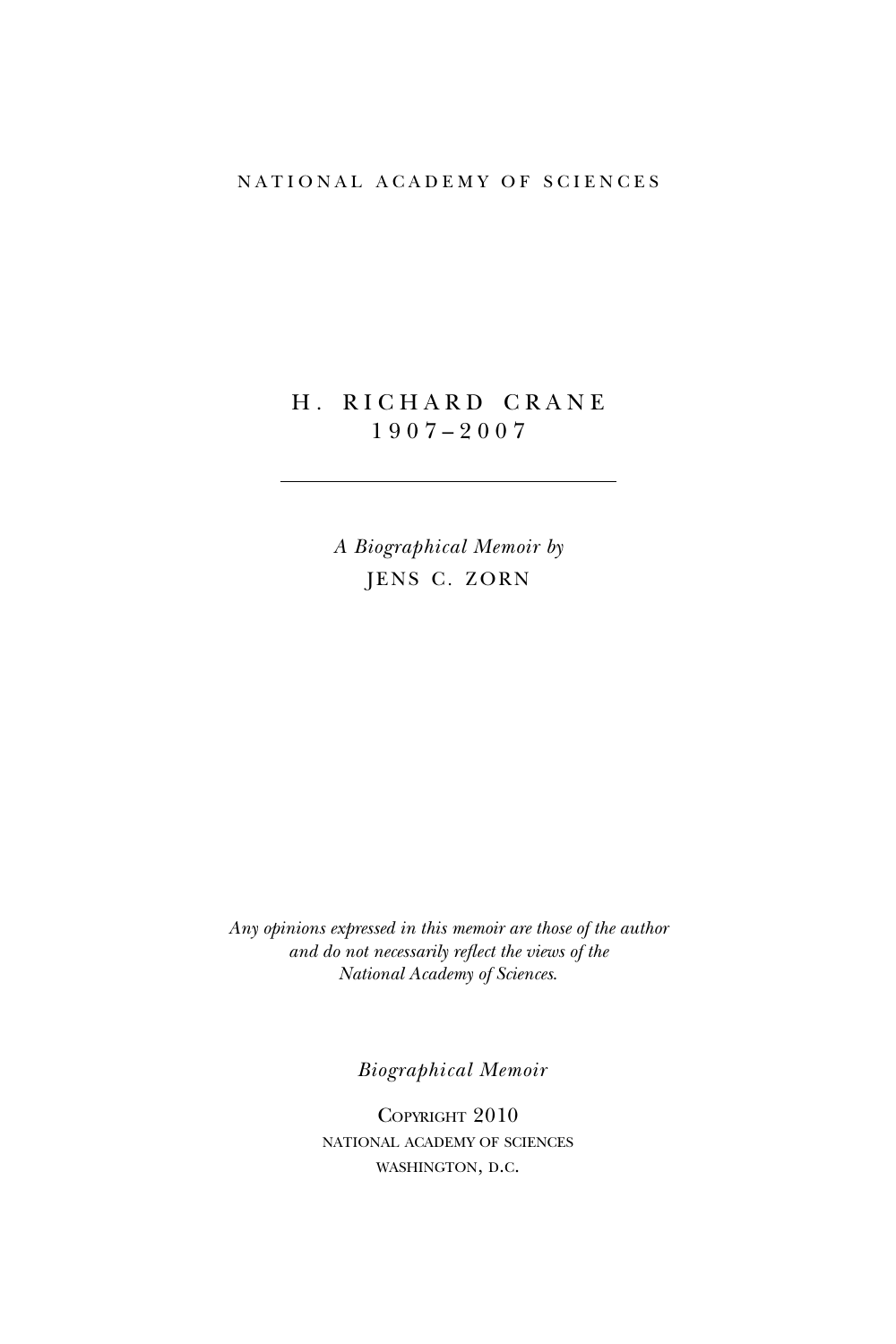

H. Richard Crane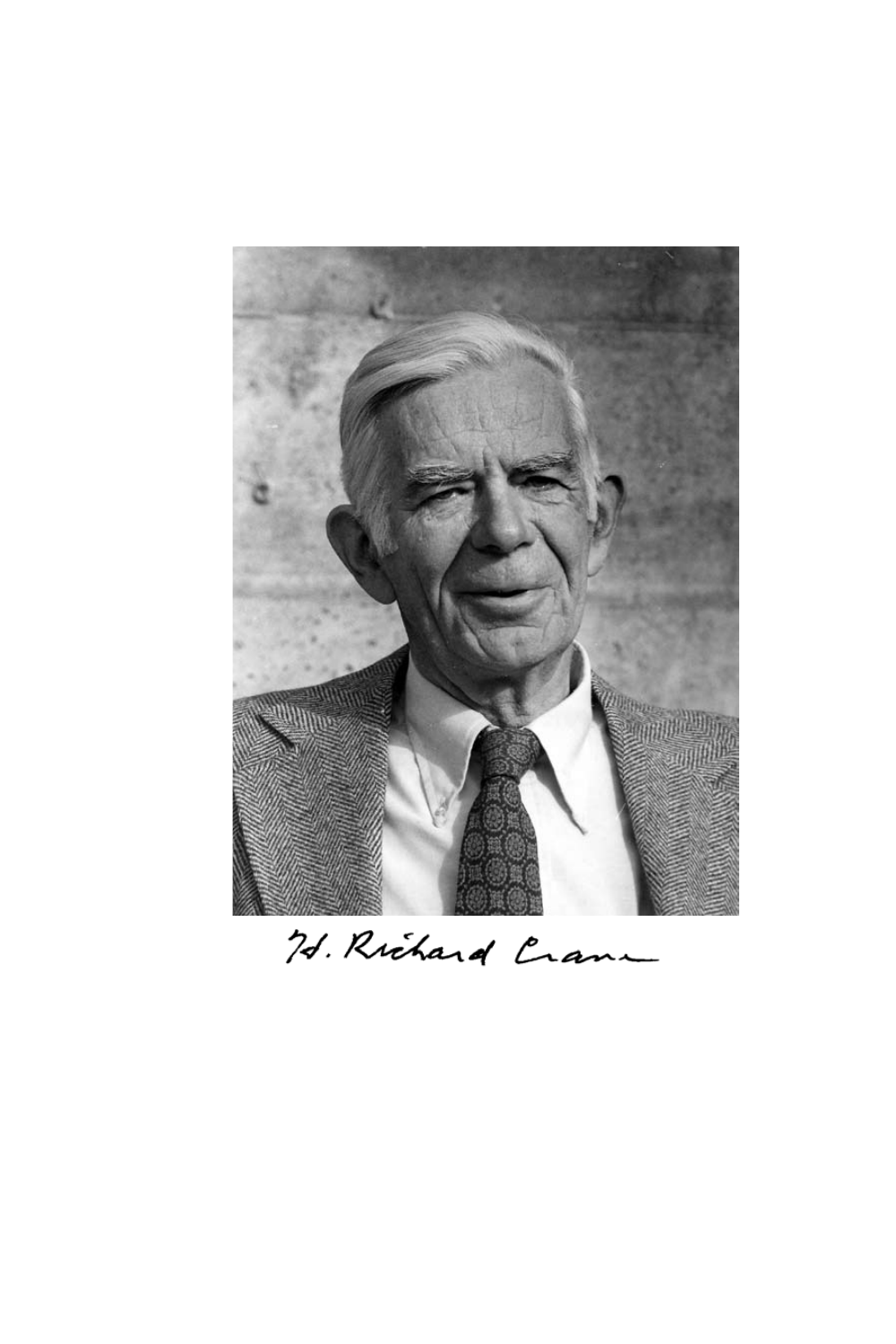# H. RICHARD CRANE

*November 4, 1907–April 19, 2007*

BY JENS C. ZORN

AN EXTRAORDINARY PHYSICIST with relentless curiosity and quiet intensity, H. Richard Crane contributed actively to science, first at Caltech for five years as a graduate student and postdoctoral fellow, and for the next 70 years at the University of Michigan. This is his story.

### BEGINNINGS

Horace Richard Crane, known throughout his life as Dick, was born on November 4, 1907, in Turlock, California, then a small farming town on the Central Pacific Railroad in the San Joaquin Valley. His grandfather, Stephen Horace Crane, who came to Turlock from Connecticut in 1871, had prospered in agricultural and business ventures, and his father, Horace Stephen Crane (1866-1940) expanded the family's success. Horace managed farming and ranching enterprises; he served as Turlock's mayor from 1910 to 1914, and was owner of Turlock's First National Bank. The resources of the family became large enough to insulate it from California's subsequent economic oscillations. A century later the family's importance to Turlock is still evident. In what has become a city of more than seventy thousand inhabitants, Crane Avenue, Crane Park, and the Crane School are prominent landmarks.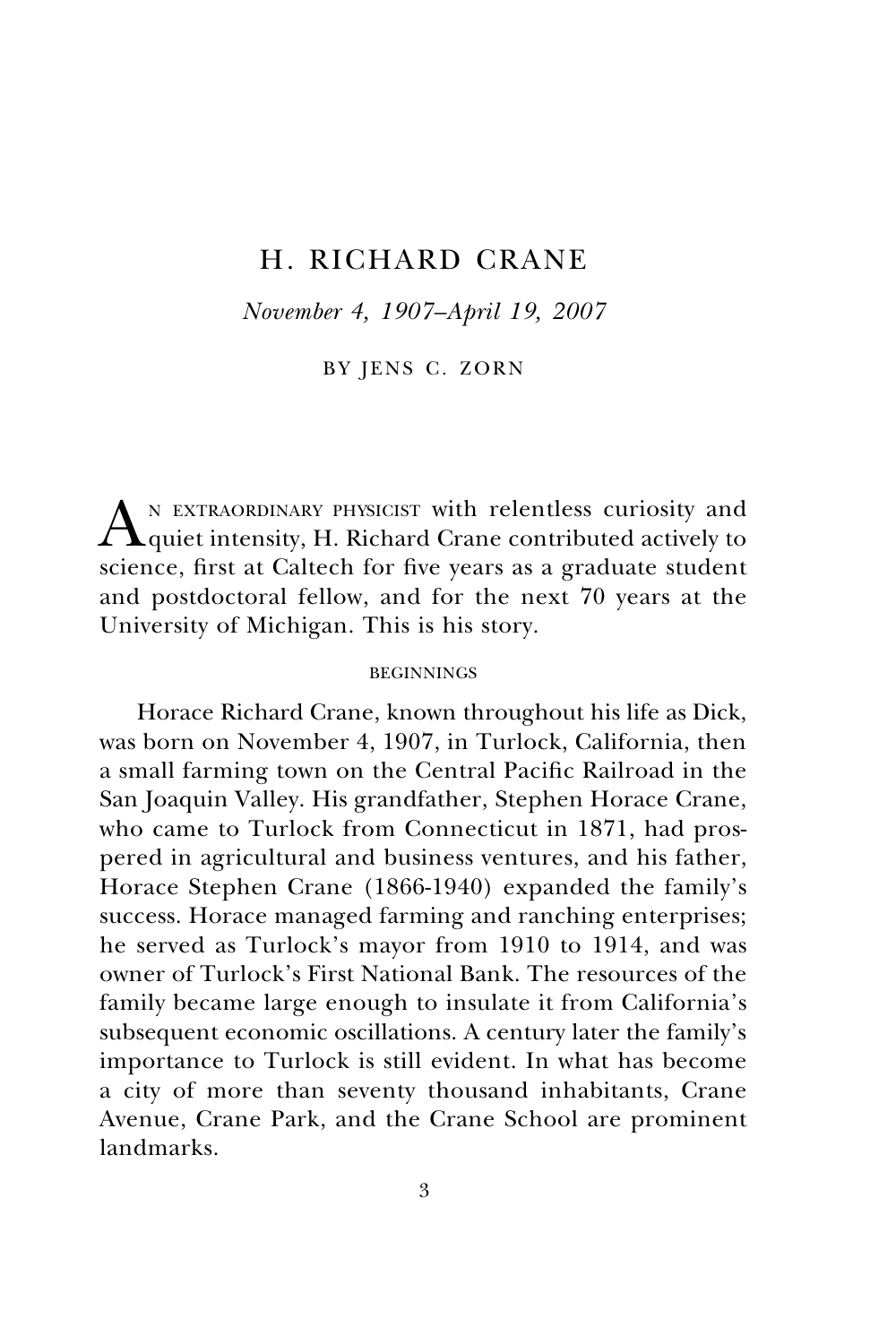Horace Crane and Mary Alice Roselle (1874-1961), who had come to Turlock from Nebraska, were married in 1903. Mary taught school before giving birth to Dick and his only sibling, John ("Jack") William Crane (1911-1947).

Neither Horace nor Mary had a scientific bent but both encouraged Dick to pursue his interests and supported his numerous projects. His curiosity in things technical had early beginnings. As a five-year old he spent hours in the blacksmith shop across the street watching the smith pound raw iron into horseshoes, fit them to horses, and nail them on. At six he worked with pliers and wire while recuperating from a tonsillectomy. When the family moved to a cattle ranch, Dick took up hunting, fishing, and trapping. He also became an ardent bird-egg collector, continuing that hobby when the family moved from the ranch to a farm on the edge of town.

In 1918 the family moved back into town, and Dick's penchant for science became clearer. He had a run at building model airplanes. He used the low-voltage transformer from an electric train set received at Christmas to do experiments with electricity. His mother had given him a subscription to *Scientific American* magazine, and he read every issue from cover to cover. After learning about telegraphy from visits to the local railroad station, he and some friends set up a small neighborhood telegraph system using dry cells and spark coil wire salvaged from automobile repair shops.

# RADIO

In 1919 soon after commercial stations were opened in San Francisco and Los Angeles, Dick built a crystal set to listen to them. He learned about vacuum tubes and rapidly became Turlock's expert in the building and maintenance of radio receivers. He built his first transmitter with a Ford spark coil and by 1920 was sending messages in Morse code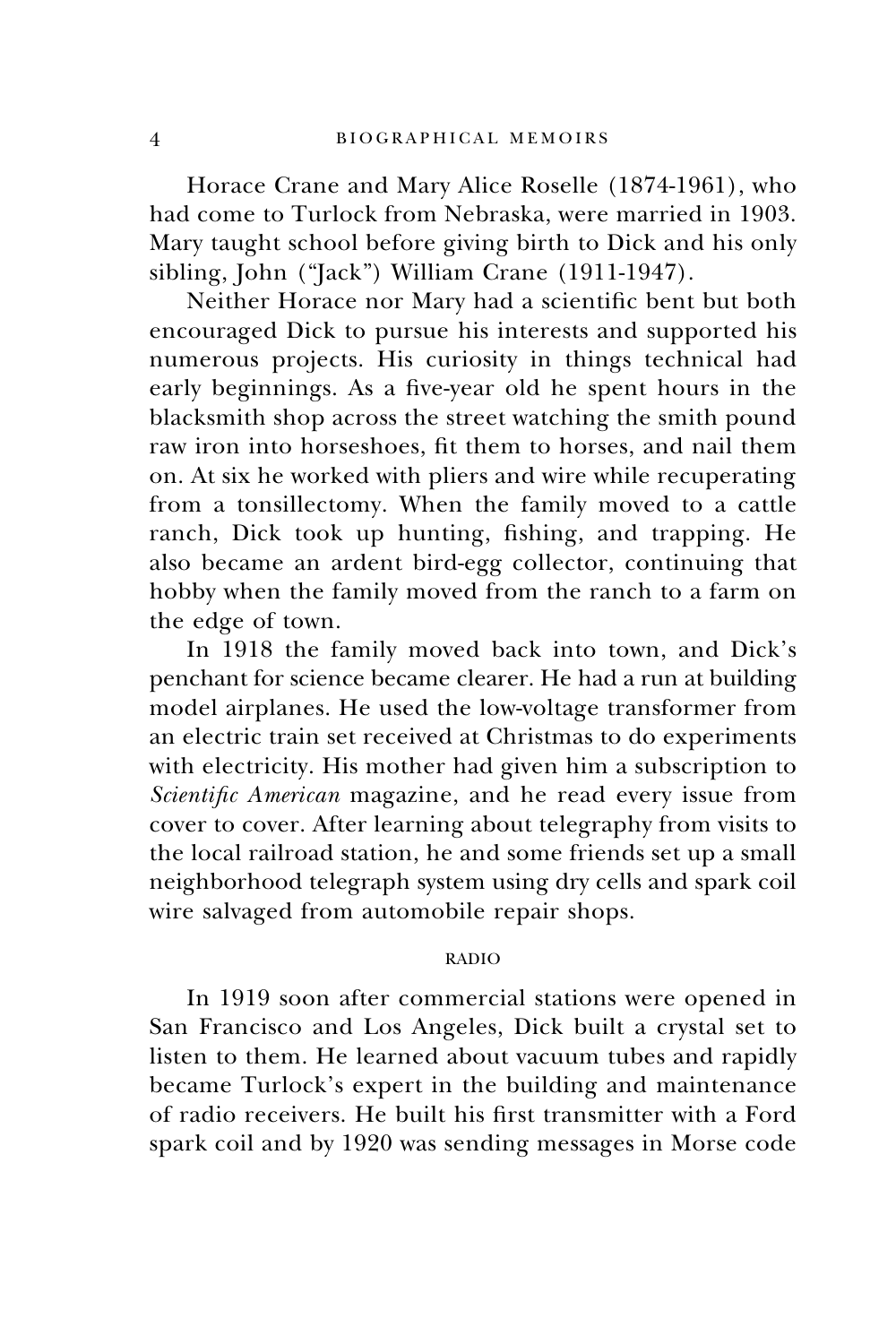around the neighborhood. Soon afterward, he obtained an amateur radio license (with call 6FQA) and went on the air with a transmitter that used vacuum tubes to produce clean, continuous waveform signals.

In 1921 Dick passed the exam for a commercial operator's license and was hired for the summer to run a local radio broadcast station owned by a department store in Stockton, 40 miles north of Turlock. It was a one-man operation: Dick was technician, disk jockey, and announcer. He also signed on as second radio operator on a freighter for a voyage between San Francisco and San Pedro, California.

Dick's first boyhood explorations in physical science had been in the world of mechanical devices and water flows, where the relationships between cause and effect were readily seen. But he then began experiments where he could no longer directly observe the mechanisms of cause. His explorations with lights, electric motors, and the telegraph led to visualizations of unseen electrical currents and the long reach of magnetism. His experiments in chemistry gave him practice in the use of conceptual models to understand the interactions between invisible entities. His involvement with all aspects of radio made him familiar with waves and resonances. These experiences of his youth prepared him well for high school and, indeed, for the years beyond.

# HIGH SCHOOL

At Turlock High School an enthusiastic physics and chemistry teacher, George ("Pop") Senter (1897-1970), encouraged Dick's experimental bent by giving him afterhours access to the electrostatic machine and other demonstration equipment. Dick learned the basic glassblowing and vacuum techniques for making Geissler tubes, which he used to study electrical discharges in low-pressure gases. Indicative of his sophistication as a high-school student are the books he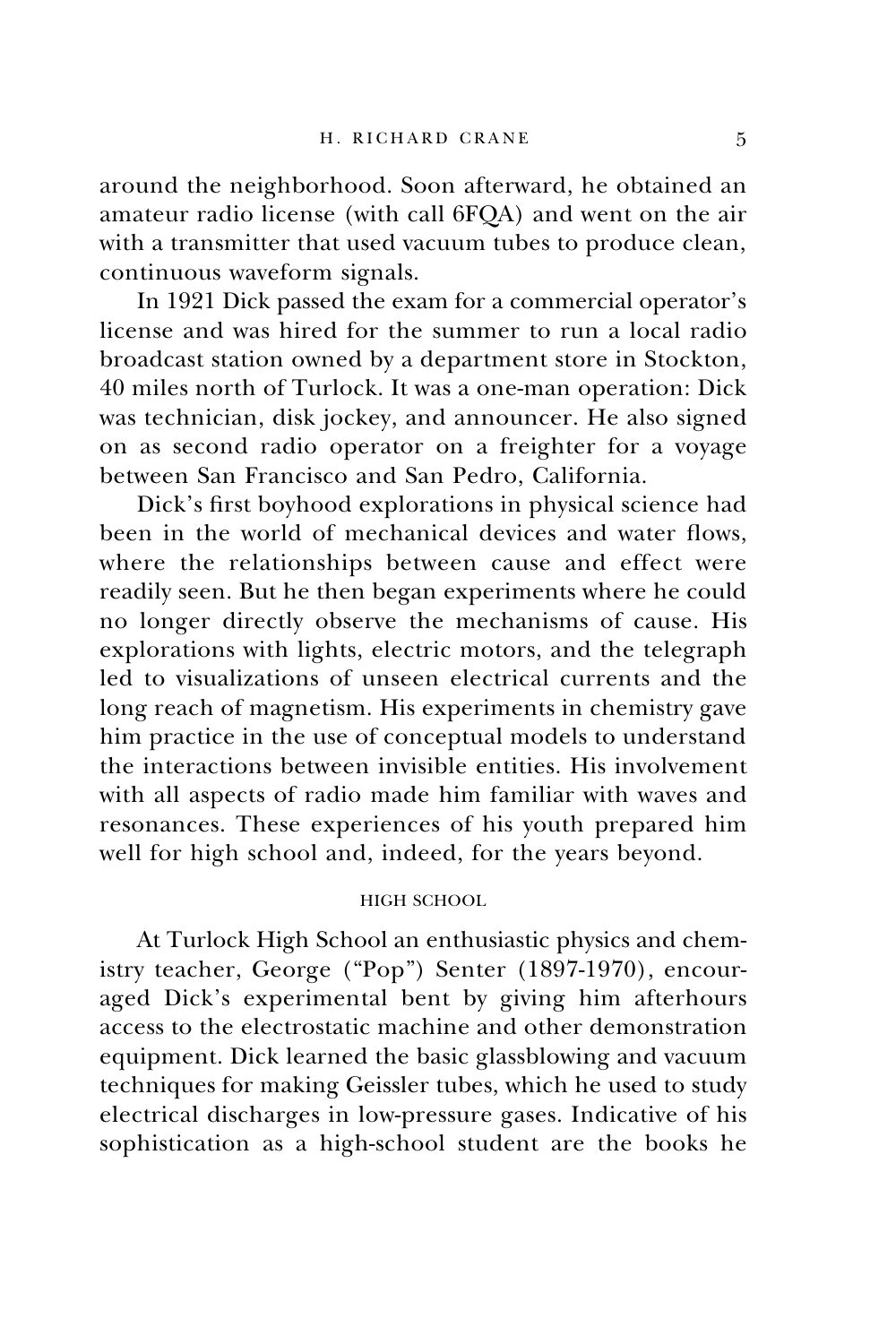selected as prizes for winning a regional American Chemical Society competition: Arnold Sommerfeld's *Atomic Structure and Spectral Lines* and James Arnold Crowther's *Ions, Electrons, and Ionizing Radiations*.

In the spring of 1926 Professor Earnest Watson from Caltech's physics faculty came to Turlock to lecture and recruit. Fascinated by Watson's lecture—which featured spectacular demonstrations with liquid air—and with Senter's encouragement, Dick took the arduous admission exam and entered Caltech as a freshman in the fall of 1926.

# CALTECH: 1926-1930

Crane's undergraduate academic program was thorough. In the first two years he took introductory mathematics, chemistry, physics, geology, a survey of biology, English, economics, history, a year of French, and a year of German. His junior and senior year courses included mechanics, electromagnetism, thermodynamics, optics, and atomic physics. While his undergraduate years coincided with the great discoveries of quantum mechanics, he recalled that there was little mention of this new knowledge in his courses. Beyond academics, he played violin in the orchestra and fulfilled the Caltech athletic requirement by taking up tennis.

In the summer of 1930 following graduation, Crane and his mother traveled to Europe, taking a long sea voyage through the Panama Canal. After they toured for some weeks, she returned to America. He stayed on, exploring possibilities for graduate work abroad before deciding to return to California.

On the way back he paused in New York to visit college friend Chester Carlson. At Carlson's urging Crane applied for jobs at Bell Laboratories and the Edison Laboratories, but he had no job offers in that time of economic depression.

6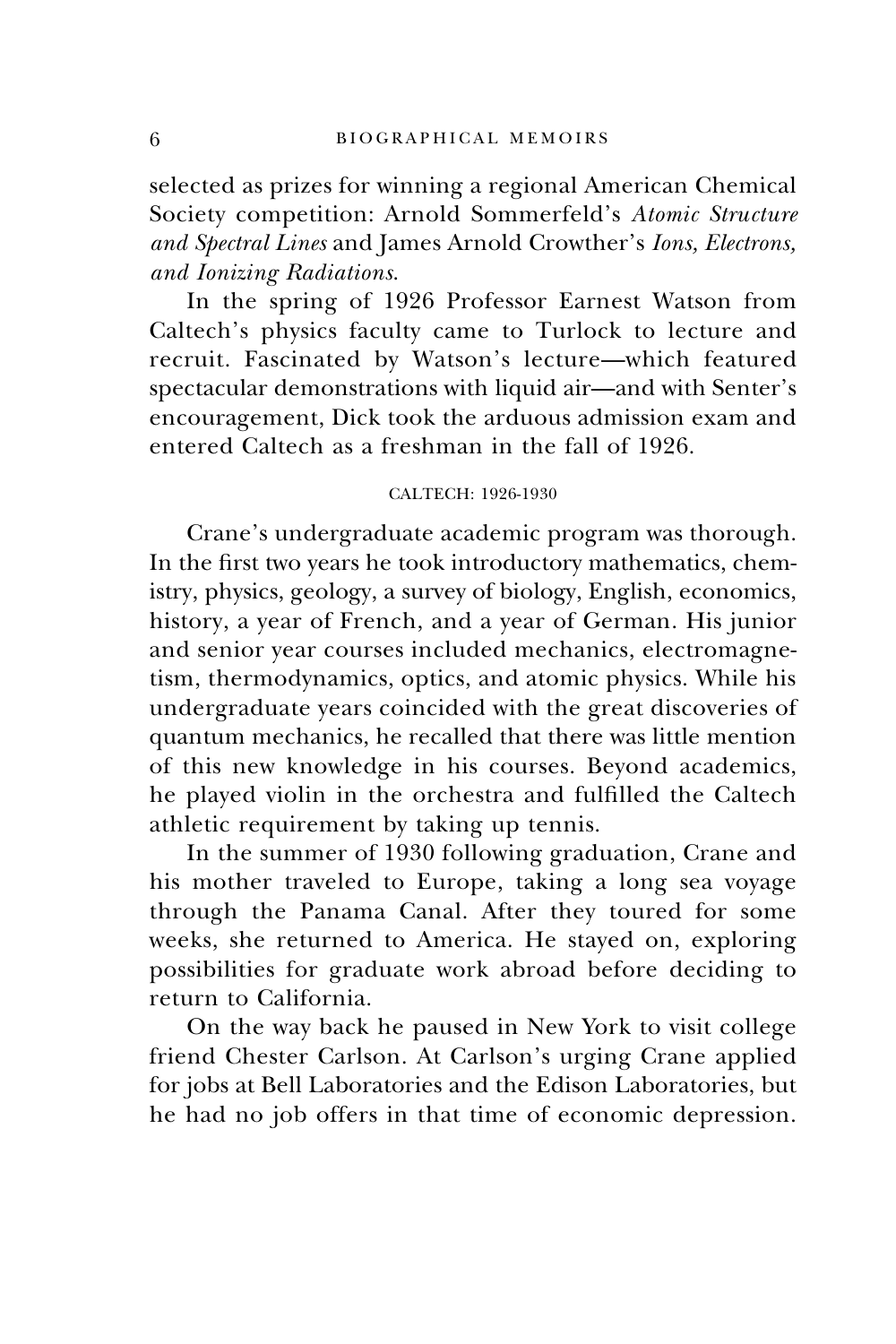Back in Turlock he weighed his options, applied to Caltech, and started graduate school in March 1931.

GRADUATE AND POSTGRADUATE WORK AT CALTECH: 1931-1935

Crane's recollections of graduate education dwell less on his formal courses than on the many informal evening seminars he attended at which students and professors went through recent books and papers, often page by page. Tolman led several of these seminars, helping students with Rutherford, Chadwick, and Ellis's book on radioactivity and with Gamow's book on nuclear physics. Jesse Dumond led a study of Siegbahn's book on X rays. Crane also audited a series of lectures in quantum mechanics by Oppenheimer.

As a graduate student Crane resided and ate many meals at the Caltech Athenaeum where he was a member of the Athenaeum Round Table dinner group. At dinnertime, residents and visitors customarily mixed and mingled, and Crane took advantage of opportunities to meet distinguished visitors from Europe, including Einstein, Jeans, and Sommerfeld. Caltech faculty and visitors frequently ate lunch there, enabling Crane to get acquainted informally with Hubble, Lawrence, and Tuve.

The Athenaeum was important in another way: It was there that Crane met Florence LeBaron, a young woman from Los Angeles who was an assistant manager of the Athenaeum. She bore the responsibility for assisting distinguished visitors, including Albert and Elsa Einstein, during their stays. As a graduate student Dick courted Florence. They were married in December 1934, a half year after he completed his Ph.D.

Upon entry to the Caltech graduate program Crane decided to sign on as a helper to Charles Lauritsen, an ambitious assistant professor on the cusp of promotion, who was then working on the development of high-voltage X-ray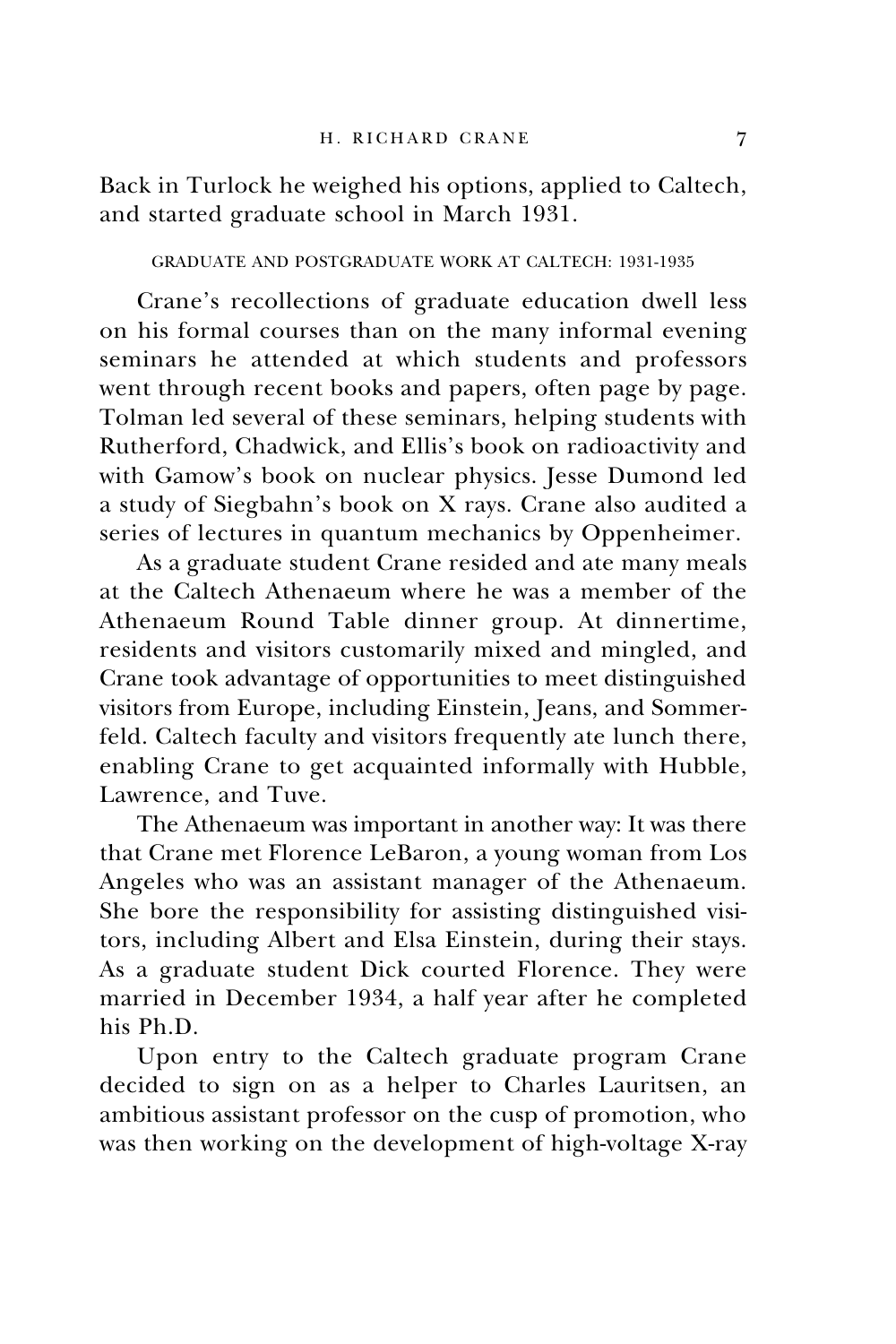tubes. This decision was fortunate for Crane in that it would allow him to earn his Ph.D. in a bit more than three years, enabled by the talented and demanding Lauritsen who gave students free rein and was generous in sharing credit. The decision was fortunate for Lauritsen because he acquired a student who already had substantial skills as an electronic technician, machinist, drafter, and glass blower; who had the courage and agility to work in the upper reaches and inner recesses of the high-voltage systems; and whose talent for inspired improvisation fit well with the demands of laboratory research.

Crane began with the Lauritsen group expecting to do a thesis dealing in X rays, but this was a time of extraordinary change in physics. In December 1931 Urey at Columbia announced the discovery of deuterium. From the Cavendish Laboratory news came in February 1932 that Chadwick had discovered the neutron and in April 1932 that Cockroft and Walton had used proton bombardment to disintegrate nuclei. In November 1932 in a Caltech building adjacent to Lauritsen's lab Anderson discovered the positron.

By December 1932 Crane had completed building a 600 keV X-ray tube. Lauritsen realized that by adapting the tube to accelerate protons, deuterons, and alpha particles they could investigate some of these spectacular, recently discovered nuclear physics phenomena. Moreover, with high voltage coming directly from step-up transformers, the Caltech tube could deliver a hundredfold more ion current than Cockroft and Walton were obtaining from their cascade rectifier system.

Early in 1933 Joliot and Curie produced neutrons by using 1.3 MeV alpha particles from polonium to bombard beryllium:  ${}^{4}$ He +  ${}^{9}$ Be  $\rightarrow$   ${}^{12}C$  +  ${}^{1}n$ . Crane and Lauritsen wanted to produce neutrons by the same reaction using alpha particles from accelerated helium ions. Although their alphas had less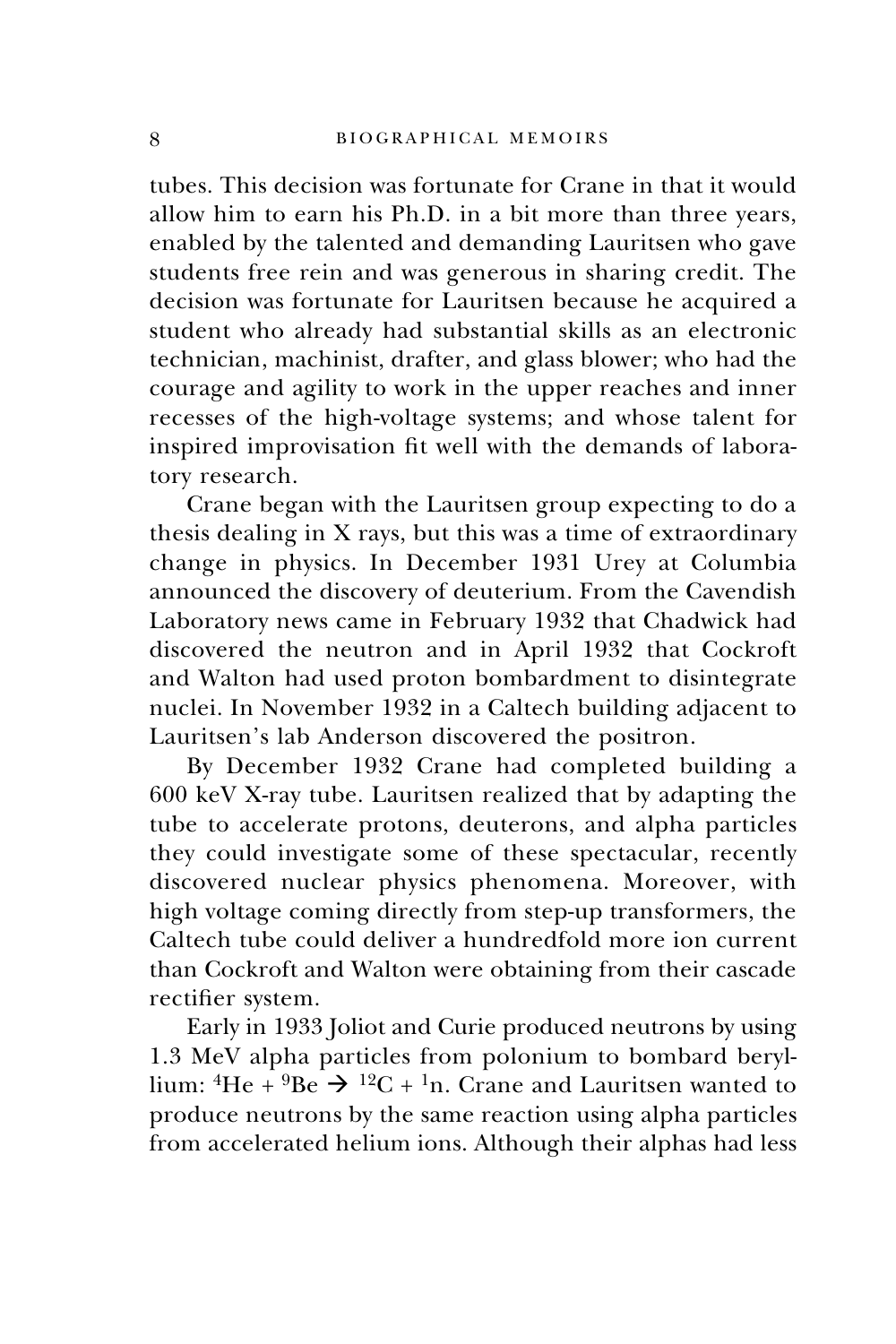energy than those from polonium, their accelerator could put 1014 alpha particles/sec on target, vastly more than polonium sources could provide. They also had a very good neutron detector that Lauritsen had designed. The first artificial production of neutrons came when Crane and Lauritsen used alpha particle projectiles but the yields were meager, so they shifted to bombardment with deuterons and obtained orders-of-magnitude increases in neutron production.

The initial Caltech experiments with deuterons were done with a small sample of heavy water that Crane had obtained from G. N. Lewis at Berkeley; Crane then built an electrolysis separator so the Caltech would have its own source of heavy water.

## RESONANCES

Having bombarded targets with alpha particles and deuterons, Crane and Lauritsen decided to see what proton bombardment might do. Since mid-1933 they had been finding events in which the only visible product of protons incident on carbon appeared to be a single, energetic gamma ray:  ${}^{1}H + {}^{12}C \rightarrow {}^{13}N + \gamma$ . Moreover, these events had an energy dependence that suggested the existence of a resonance in the radiative capture process. These results were strongly challenged when Lauritsen presented them at the June 1934 American Physical Society meeting in Berkeley. But Tuve and Hafstad, who had an electrostatic accelerator with good resolution, borrowed a detector from Lauritsen to confirm and enlarge upon the Caltech results. Breit and Yost reexamined the theory in light of the new data and concluded that these resonances were indeed to be expected. Meanwhile, Fermi and his colleagues in Rome had published a series of reports, at first preliminary but then more definitive, on nuclear transformations resulting from neutron bombardment on 60 different elements. The probability for neutron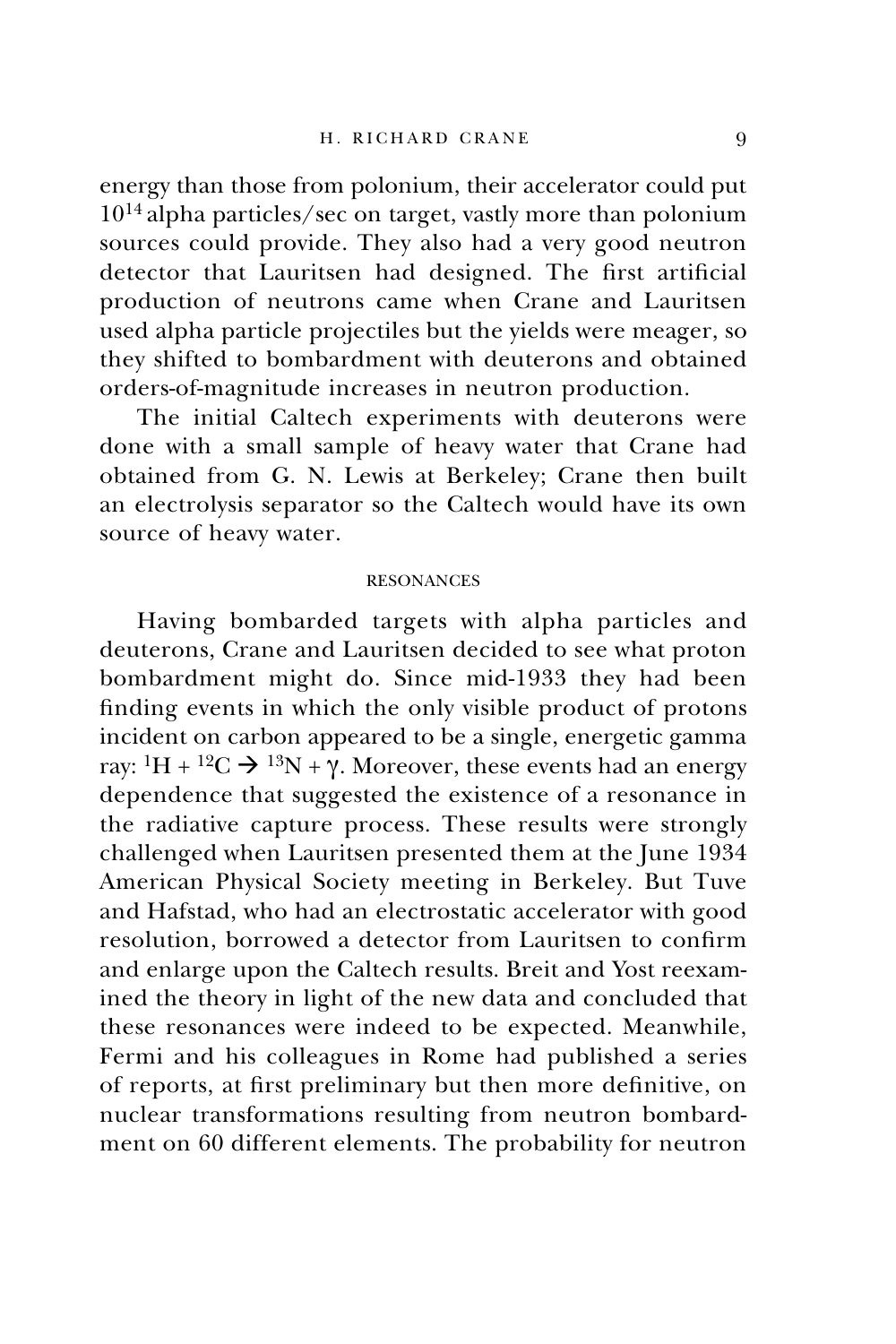capture could be altered dramatically by using a moderator to adjust the energy of the neutrons. These results from Rome, which spanned the periodic table, drew much attention. In 1936 Breit and Wigner published their theory for resonance reactions, the broad applicability of which was described by Bethe in his overview of nuclear dynamics published in the 1937 *Reviews of Modern Physics*.

Willy Fowler, interviewed later about his time as a graduate student in Lauritsen's group, made a reasoned argument that the first quantitative measurements of resonances in nuclear reactions were those obtained by Crane and Lauritsen in their 1933-1934 experiments with energetic protons on a few low-Z targets. By contrast, Fermi and his colleagues used tabletop experiments with neutrons to show that one could disintegrate elements throughout the periodic table. Thus it is not surprising that Bohr based his compound nucleus model on the work of Fermi and his colleagues, and that the findings of Crane and Lauritsen received less recognition.

# A THESIS ON ARTIFICIAL RADIOACTIVITY

In mid-January of 1934 Joliot and Curie reported that exposing boron, aluminum, and magnesium to alpha particles from a polonium source created radioactivity. The Lauritsen laboratory with its accelerator capable of providing alpha particles, deuterons, and protons was well poised to pursue this finding. The first Caltech results were sent to the journals on February 27, and Crane seized the opportunity to make artificial radioactivity the basis for the doctoral dissertation he submitted on May 19, 1934. He wrote,

The following thesis is a presentation and discussion of the work done up to date with the artificially produced radioactive substances in this and other laboratories. In many instances [positrons are] the product of disintegration …and this has made possible several experiments concerning the annihilation of positrons and the conversion of their rest mass into radiant energy…At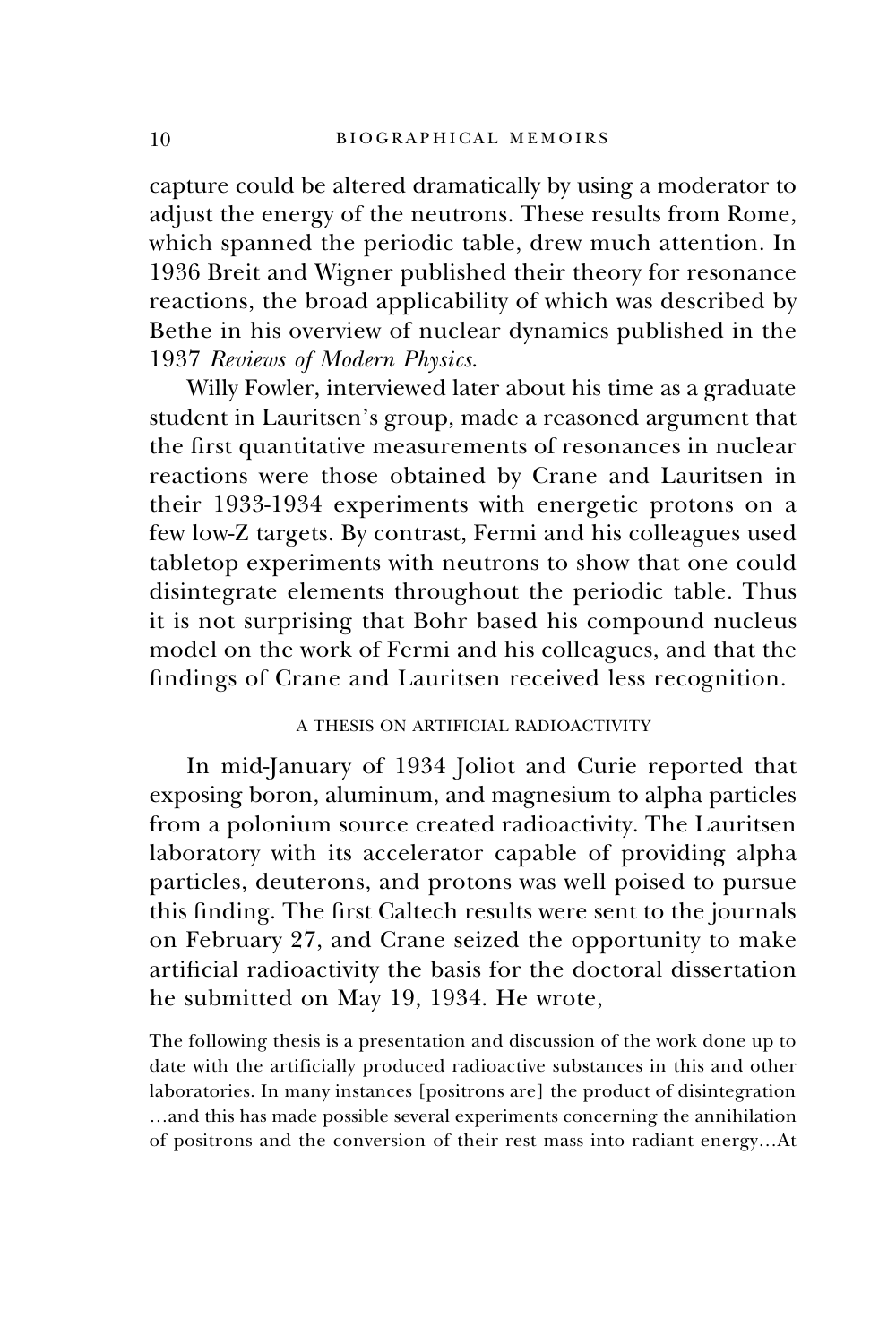the time of this writing, the phenomenon of artificial radioactivity has been known for a little less than three months. It is therefore possible now, as it will undoubtedly not be possible within a short time, to include in a brief paper a reasonably detailed account of the whole of the field.

Brief indeed! Comprising 27 double-spaced sheets in all, the thesis has a title page, 19 pages of text, 6 pages of figures, and a page that lists eleven journal references, five of which have Crane and Lauritsen as authors. The thesis reports experiments in which a variety of targets were bombarded by deuterons and protons. Following a suggestion in the Joliot-Curie paper, Crane and Lauritsen used deuterons from their accelerator to produce radioactivity with the reactions they described, without neurinos, as

$$
{}^{10}B + {}^{2}H \rightarrow {}^{11}C + {}^{1}n \rightarrow {}^{11}B + {}^{1}n + e^{+}
$$
  
and also  

$$
{}^{12}C + {}^{2}H \rightarrow {}^{13}N + {}^{1}n \rightarrow {}^{13}C + {}^{1}n + e^{+}
$$

A lower level of radioactivity was produced when similar targets were bombarded with protons, and evidence was found for a resonance capture at 400 keV. They measured decay times and performed chemical tests to confirm the identity of the active species.

In addition to analyzing individual events, Crane observed that gamma radiation from the entire sample decayed at the same rate as the ionization created by passage of positrons. This suggested that the gamma rays resulted from positron annihilation, an explanation supported by his finding that the energy of the gamma rays matched well with the mass-energy of the positrons. Crane concluded his thesis by pointing out that the positrons in these beta decays showed a continuous distribution of kinetic energy very similar to that exhibited by decay electrons, this suggesting that an extension of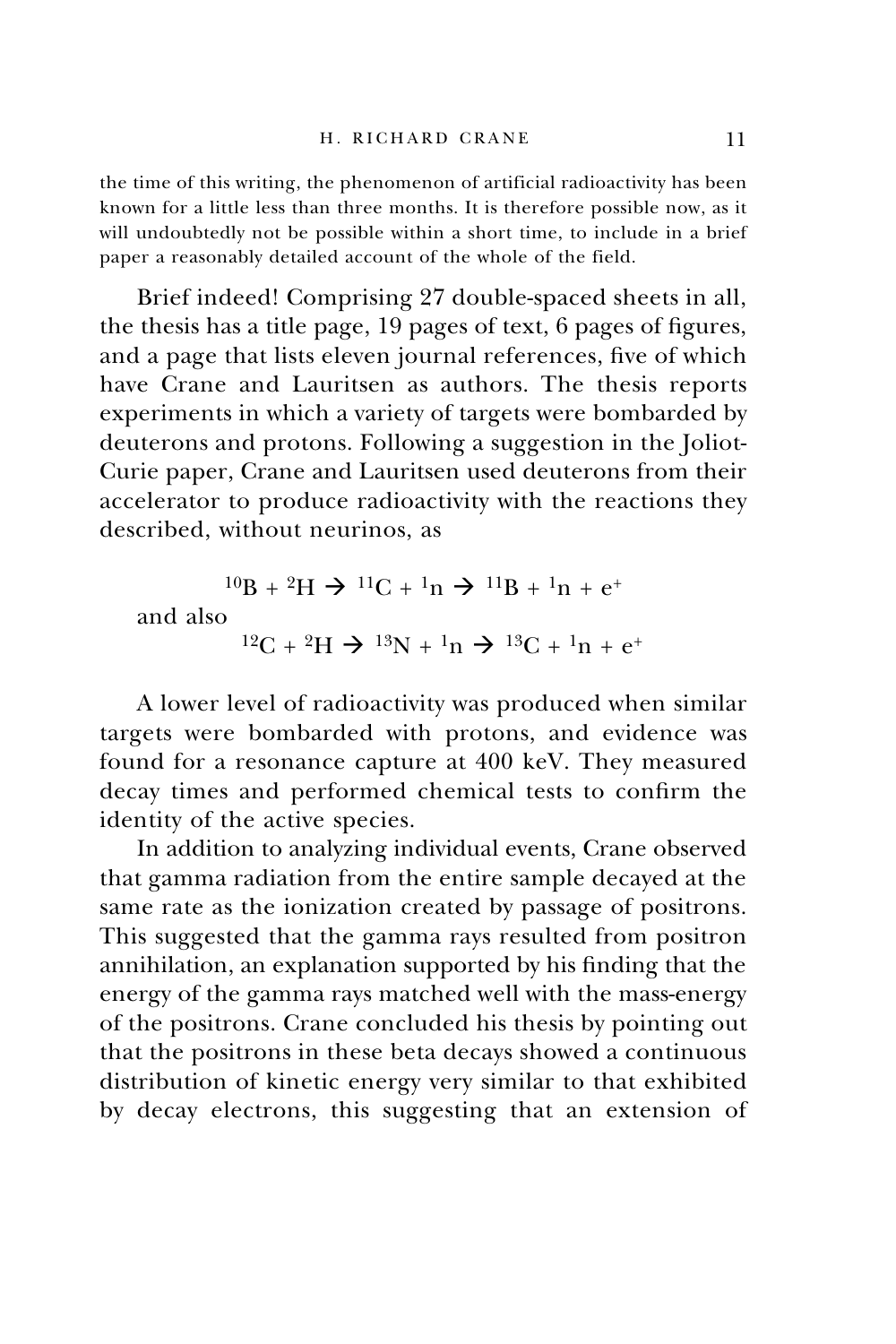these experiments might resolve the apparent failure of the principle of conservation of energy in beta decay.

# NEUTRINOS AND ELECTRONS

In late 1934, by then on a Caltech postdoctoral fellowship, Crane had been doing a cloud chamber experiment in which deuteron bombardment of a target produced lithium-8, a nucleus that undergoes beta decay:  ${}^{8}Li \rightarrow {}^{8}Be + v + e$ . The resulting beryllium-8 nucleus promptly decays into two alpha particles:  ${}^{8}Be \rightarrow \alpha + \alpha$ . Crane wanted to observe both steps in this decay sequence to determine the momenta of the electron and of the two alpha particles. If the momenta did not add to zero, the difference could be attributed to the escaping neutrino. He used a small pump to transfer gas containing freshly produced lithium-8 into the cloud chamber, but the transfer process created many condensation centers and the resultant fog obscured the observations he was trying to make. Crane's real success with neutrino work would not come until three years later, when he was no longer at Caltech.

Questions concerning the nature and behavior of the electron were swirling around during Crane's time at Caltech. Theories purported to give answers, but ambiguities remained and experimental tests were far from definitive. How do electrons behave when undergoing single and multiple scattering? Is there a distinction between ordinary electrons and the negatively charged particles emitted in beta decay? Are energy and momentum conserved in individual beta decays and Compton scattering events, or just when averaged over many events? Do free electrons exhibit the same magnetic moment as those that are bound within atoms? Can a beam of free electrons be polarized? The Caltech experience generated Crane's lasting interest in those questions, an interest that motivated much of his work over the next 30 years.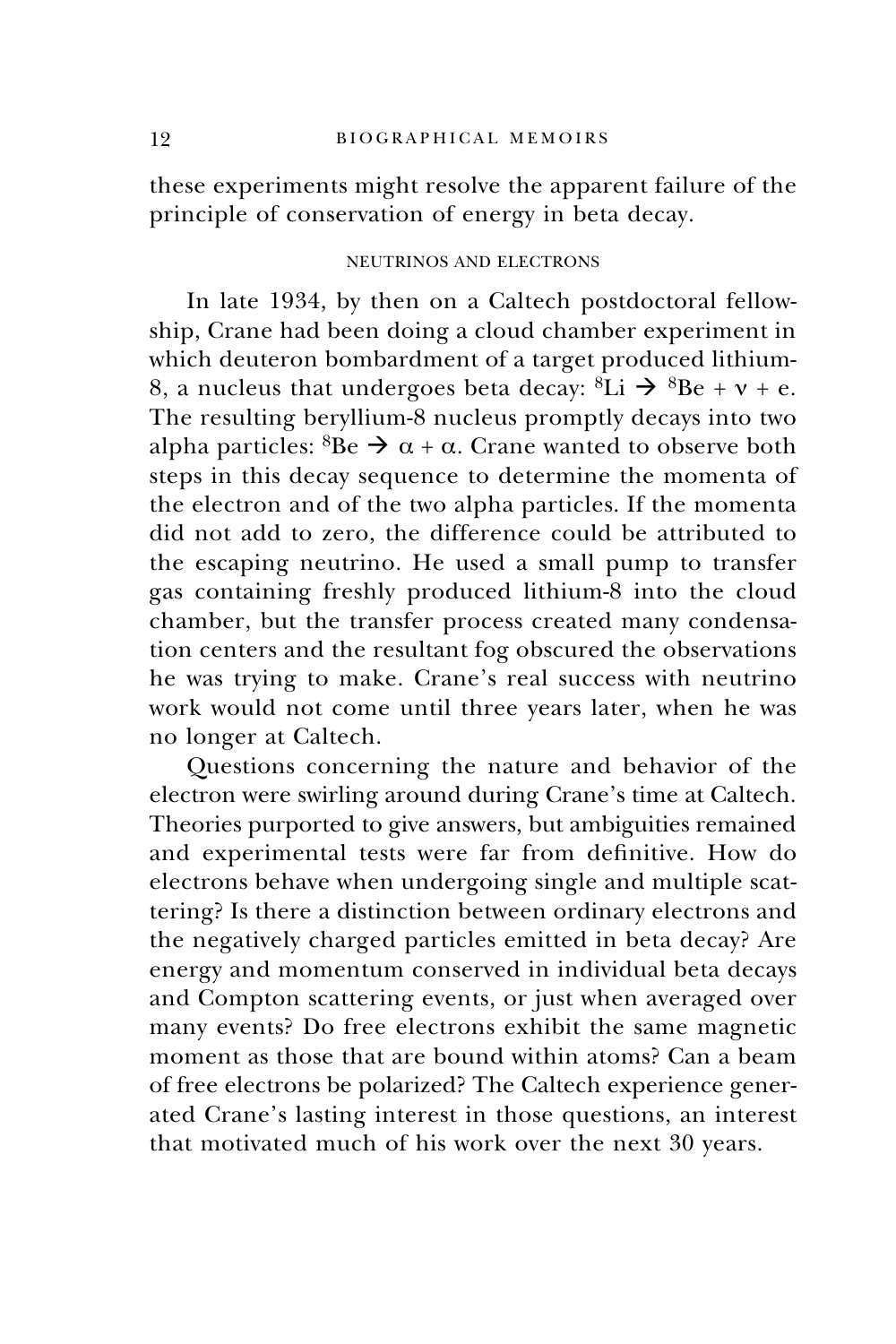It is a tribute—both to Crane's contributions to the Lauritsen laboratory and Lauritsen's generosity in sharing credit—that over the years 1931-1935 Crane was coauthor and usually lead author of 22 out of the 23 *Physical Review* publications from that laboratory. (The 23rd paper, by Lauritsen and Oppenheimer, was on gamma-ray scattering.)

# TRANSITION TO MICHIGAN

Harrison Randall, the Michigan department chair, had visited Caltech and Berkeley in 1934 and concluded that Michigan should build up an accelerator-based program in nuclear physics. In June of 1935 Lauritsen recommended Crane as a promising hire. Crane made a visit to Ann Arbor, liked what he saw, and accepted the offer of an instructorship at \$3,000 per year.

Soon afterward, Dick and Florence packed their household goods and set off to Ann Arbor in their newly acquired Ford sedan, visiting many national parks along the way on a journey both regarded as a wonderful vacation. (Dick had previously owned a Cord soft-top roadster, a legendary machine now much prized by collectors, which he sold to buy the sedan because Florence found the roadster, with front-wheel drive and without power steering, difficult to handle.)

### COMPTON EFFECT

Arriving at Michigan in the fall of 1935, Crane made a rapid start on his own nuclear physics research program. He immediately attracted three able graduate students and started building a high voltage accelerator and a cloud chamber. As those projects got underway Crane learned that a new experiment by Robert Shankland had challenged the usual interpretation of Compton scattering, a result that Dirac was using in a call for a fundamental revision of quantum electrodynamics. Crane and his students Gaerttner and Turin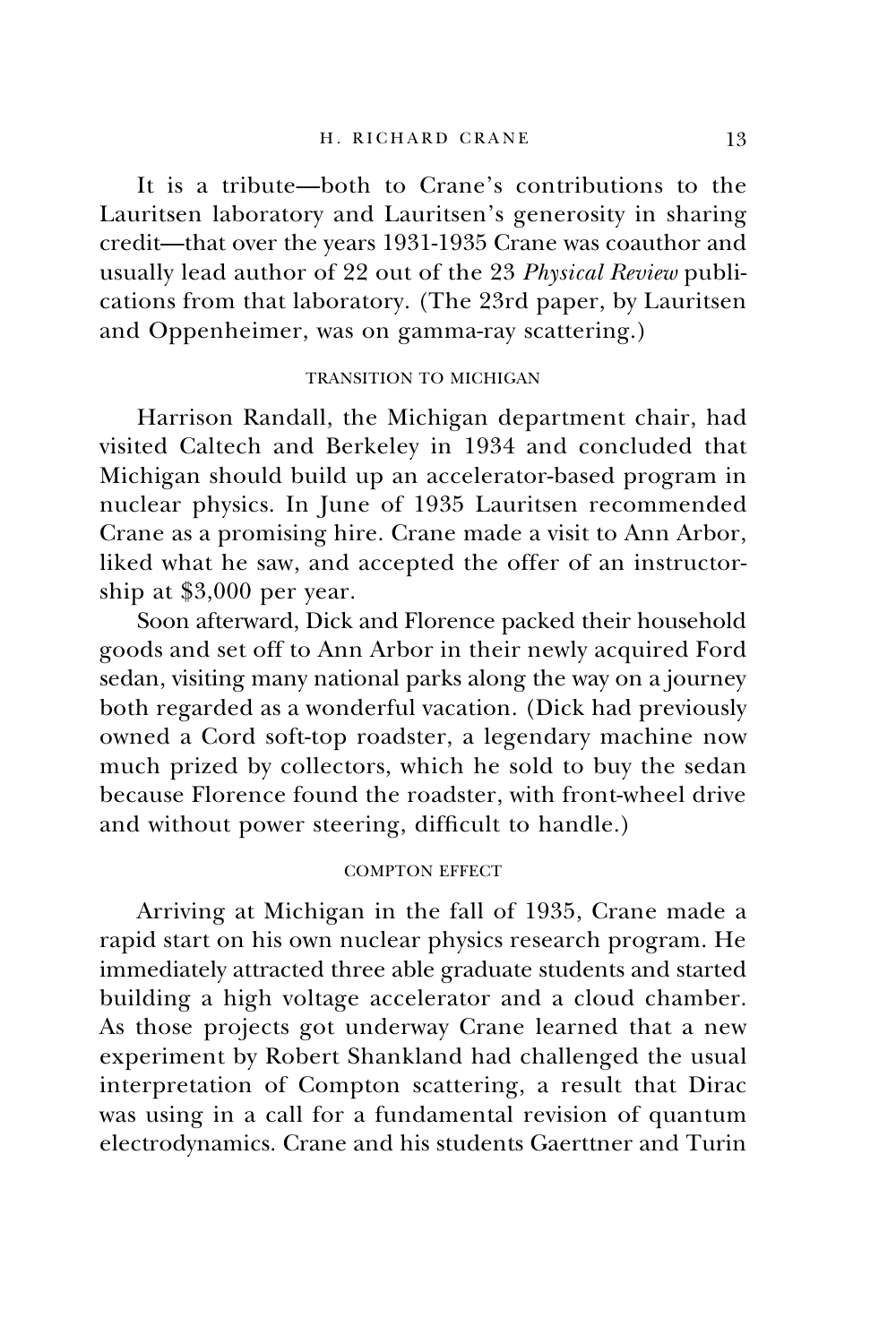put the finishing touches on the cloud chamber and used it to observe the Compton scattering of gamma rays coming from a thorium source. They confirmed that both energy and momentum are conserved in individual events, thus showing Shankland's findings to be in error and so removing the basis of Dirac's conjecture.

# THE MICHIGAN HIGH-VOLTAGE ACCELERATOR

In building a high-voltage alternating-current accelerator at Michigan, Crane was going against the advice "don't repeat your thesis" that he would later give to fresh Ph.D.s. Nevertheless he wanted to get his laboratory going, and his familiarity with accelerators enabled him to finish and test the accelerator by early 1937. It was able to deliver 250 microamperes of 1 MeV ions focused on target, a beam intensity that made it a workhorse for production of radioactive sources.

# EARLY OBSERVATION OF THE MUON

In one of the first experiments with the accelerator Crane and his student Ruhlig bombarded lithium with protons to produce 17 MeV gamma rays that by Compton recoil yielded energetic electrons. These electrons were directed onto thin foils in a cloud chamber so their energy loss and absorption could be studied. While Ruhlig and Crane were observing these electrons, they noticed a few anomalous tracks in the cloud chamber. They paid little attention to these anomalies until March 1937 when Anderson and Neddermeyer, working with cosmic rays, reported firm evidence for a particle of unit charge having a mass intermediate between the electron and proton, the particle we now know as the muon. Crane then asked Ruhlig to reexamine the Michigan cloud chamber photographs in which the anomalies had been seen.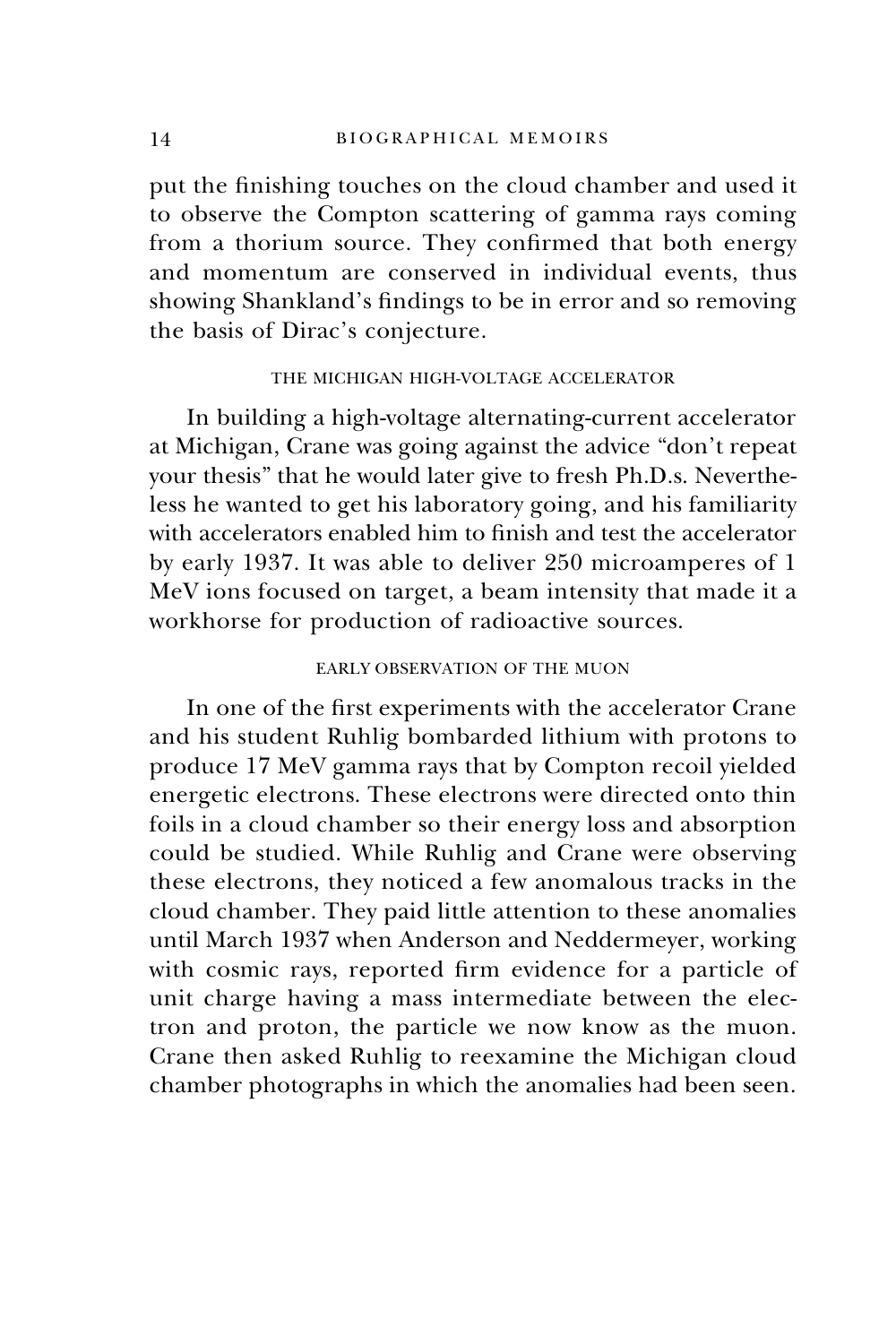Ruhlig found a distinct track created by a positively charged particle that appeared to have  $120 \pm 30 \times$  electron mass, and they reported this observation to the *Physical Review* in early January 1938. Ruhlig and Crane were thus in the first wave of experimentalists who reported muon mass values that eventually converged on  $207 \times$  electron mass.

# ELECTRON SCATTERING

Over the years 1937-1941 Crane and his Michigan students published eight papers on the multiple scattering of electrons in carbon, aluminum, and lead. The results with carbon targets seemed to show a sense of agreement between theory and experiment, but results with lead targets were disappointing. In the hope that studies of single scattering might yield more satisfying results, Randels, Chao, and Crane did experiments to see how electrons scattered from argon, krypton, and xenon. The results were certainly as good as those obtained by others, but none had yet furnished clear support for Mott's scattering theory. There was clear motivation to do better experiments on electron scattering, a motivation that would lead later to the important g-2 measurements

In the early discussions of beta decay it was often asked whether beta particles of nuclear origin were different from the electrons that are involved when gamma rays undergo Compton scattering. Work from Michigan strongly supported the view that the beta particle was the same as the electron: Zahn and Spees had used a crossed field method to show that the change in mass of electrons, whether as beta particles or from an ordinary source, was completely consistent with what one would expect from the relativistic change of mass with velocity. Crane's group showed that the energy loss of beta particles in thin foils was independent of the energies at which the beta particles had been created.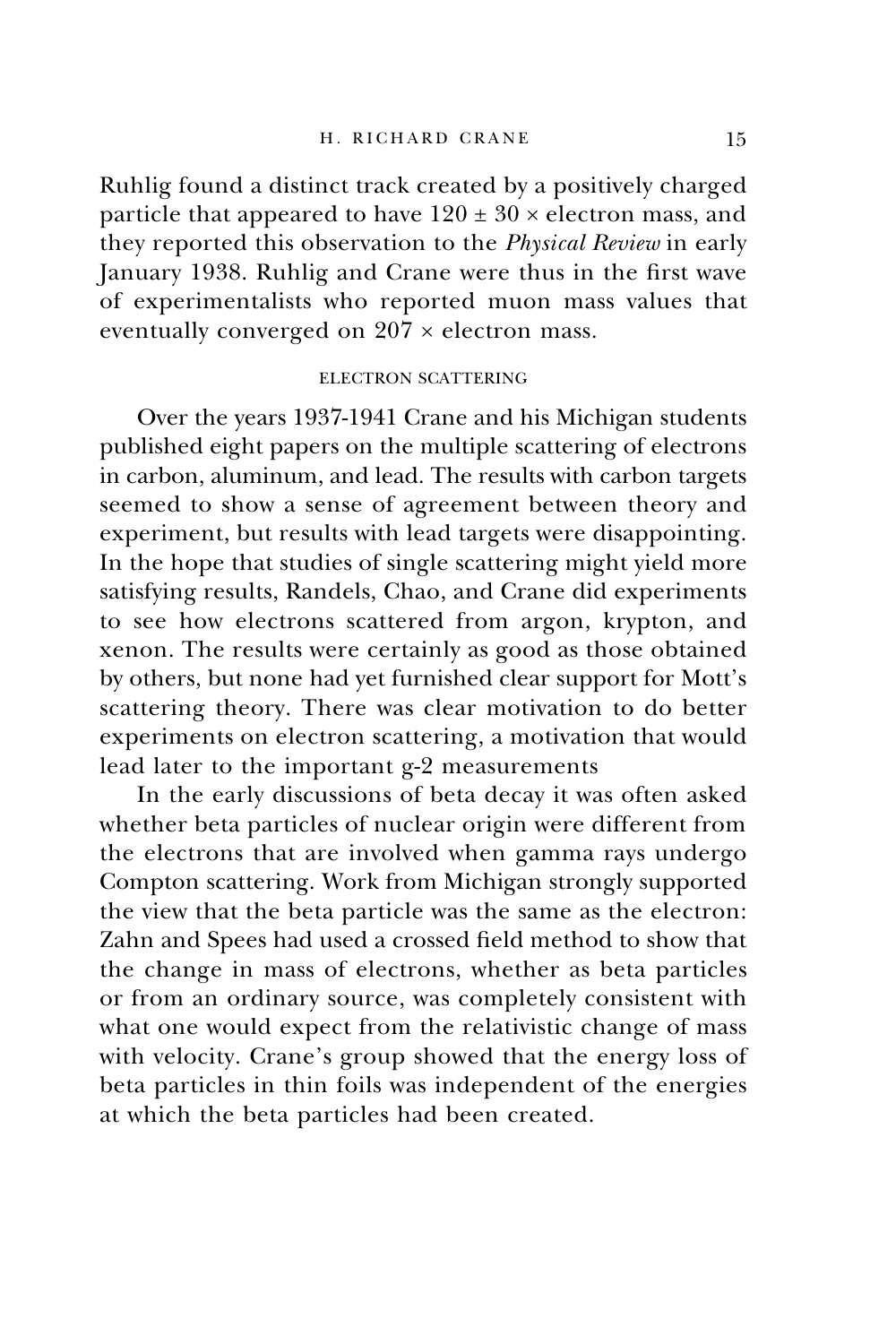# EVIDENCE FOR THE NEUTRINO

There were many efforts to find the neutrino after Pauli proposed it in late 1930. Though it was hardly a quantitative experiment, what is generally regarded as the first observation of neutrino momentum was made in 1936 by Alexander Leipunski. He used a retarding potential method to measure the distribution of momentum in nuclei that were recoiling from the beta decay of carbon-11 and found more recoil momentum than could be attributed to electrons whose beta-ray spectrum had been previously measured.

Crane had maintained his enthusiasm for observing the neutrino. In 1937 he and his postdoctoral associate Jules Halpern used a cloud chamber to observe, in individual events, not only the recoiling nucleus but also the beta particle. They put a chlorine-38 beta source in the chamber and applied a magnetic field so that the beta particle momentum could be determined from the curvature of its track. Although the recoiling nucleus did not leave a track long enough to have a discernable curvature, its motion did generate ionization that they assumed to be proportional to the kinetic energy of recoil motion. To measure that energy Crane and Halpern shut off the clearing field in the cloud chamber for a fraction of a second before expanding the cloud chamber. This gave the ions time to diffuse several millimeters outward before droplets condensed around them. The well-separated droplets could be counted, providing a measure of the kinetic energy of the recoiling nucleus. With this experiment Crane and Halpern became the first to measure the recoil momentum of both charged particles in a given beta decay and show thereby that the neutrino must carry momentum if energy and momentum are conserved in the decay.

Going further, Crane recognized that it would be good to do an experiment in which a neutrino passing through a target material would produce an element not present in the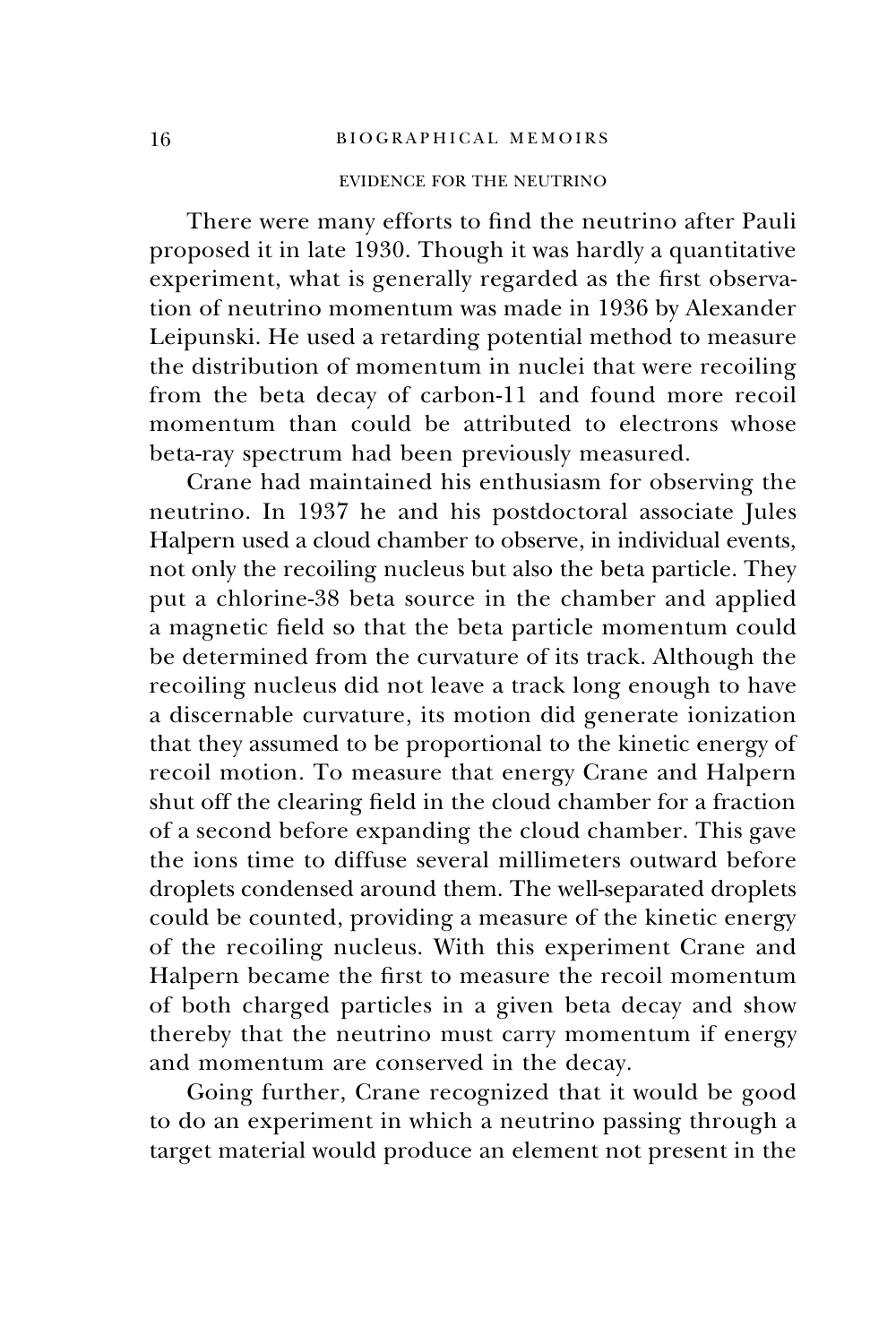target. Since sulfur-35 undergoes beta decay to chlorine-35 with a half-life of 80 days:

$$
^{35}S \rightarrow ^{35}Cl + e^- + \nu.
$$

He set out to detect the inverse process by putting a source of neutrinos (1 millicurie of mesothorium) into a 3-pound bag of table salt, waiting 90 days, then testing for the presence of radioactive sulfur. This established an upper limit of  $10^{-30}$  cm<sup>2</sup> for neutrino capture by chlorine-35. Crane then described how a modest extension of his experiment could rule out the possibility that capture processes prevent neutrinos from escaping from the sun. That work was submitted for publication in January 1939.

Almost a decade later Crane was asked to contribute an article to the upcoming 1948 *Reviews of Modern Physics* issue that was to be a Festschrift for Millikan's 80th birthday. He chose to write on energy and momentum relations in beta decay and on the search for the neutrino. Comprehensive, broad ranging, and admiringly cited by many readers, this review was Crane's way of closing his involvement with the neutrino problem.

After three years as an instructor, Crane was promoted to assistant professor at Michigan in 1938. The Cranes then started their family with children Carol (1939- ), Janet (1942-1960), and George (1945- ). Advancement to tenured associate professorship came in 1942, and to full professor in 1945.

# THE CLOUDS OF WORLD WAR II

With the September 1939 invasion of Poland by Germany, war preparations in the United States increased. Prominent university scientists involved in these preparations included Ernest Lawrence, Merle Tuve, Lawrence Hafstad, Richard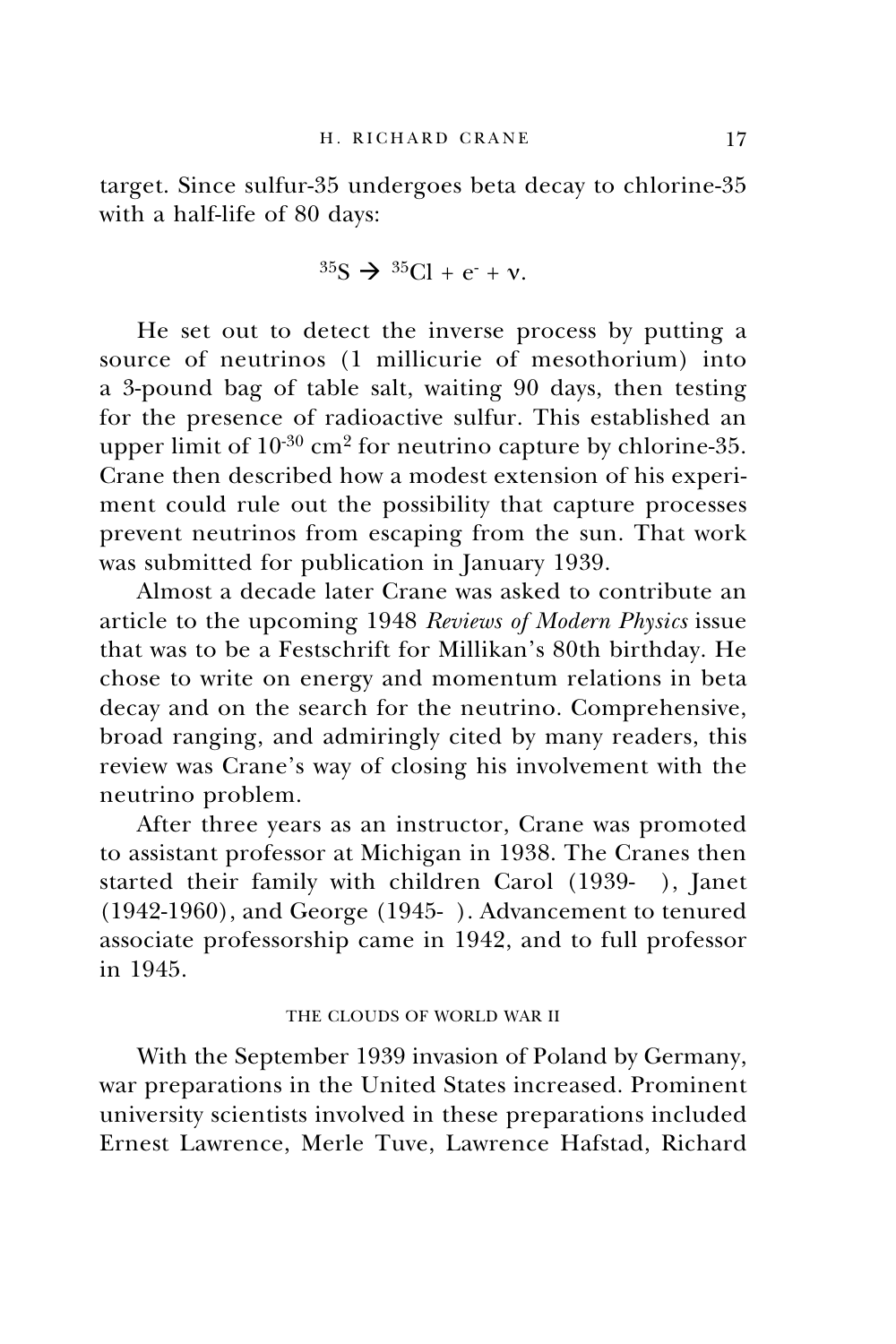Tolman, Charles Lauritsen, Gregory Breit, and Robert Oppenheimer, all of whom knew Crane well. In the fall of 1940 Crane was among the first dozen Lawrence recruits to arrive at MIT for the start of the Radiation Laboratory. He stayed there for several months working on radar circuitry. Having earlier promised Tuve that he would help with proximity fuse development, Crane left the Radiation Laboratory in February 1941 for Washington, D.C.

Proximity fuses were considered so promising that the United States began a massive effort to develop a compact, practical fuse that could be fired from conventional artillery. Crane remained in Washington for most of 1941 to work on the fuse project and then returned to Ann Arbor where he and David Dennison designed and tested the pattern of radiation emitted by fuses. Late in 1944 Crane and his Ann Arbor colleagues were asked to adapt a proximity fuse for detonating an atomic bomb, but it was not used in that application.

After the war, Crane returned to university research to resume his work in biophysics, start a radiocarbon dating laboratory, and build a new accelerator

# **BIOPHYSICS**

In Ann Arbor during the years prior to World War II, Crane maintained his interest in the biomedical aspects of radiation. He audited medical school courses in biology and physiology. Sensing a need, and having the precedent of the evening Caltech seminars, he established an ongoing seminar on the physics of neutrons and of ionizing radiation for a group of practicing radiologists in the medical school.

Immediately after the war, Crane was again drawn to biophysical work when the Biology Department at Michigan acquired an electron microscope but had it installed in Randall Lab where Crane could keep it running. It was at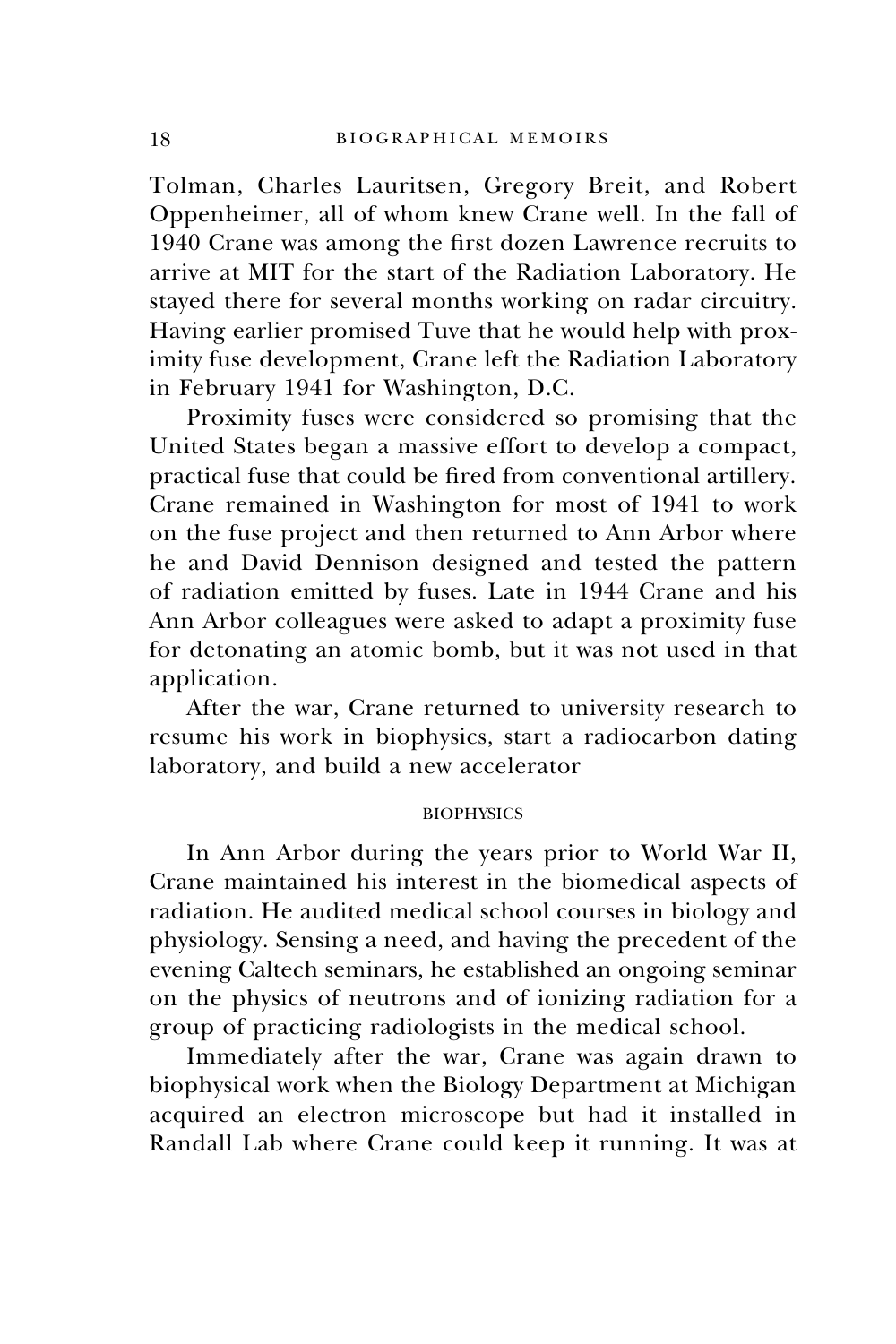this time that he and Robley Williams developed the shadowcasting technique to show surface texture of the material observed with electron microscopes.

Crane was also involved in theoretical biophysics. In 1950 he published an influential paper "Principles and Problems of Biological Growth" in which he showed that following a single rule when joining identical objects inevitably leads to a spiral structure. This appeared well before the 1953 Watson-Crick papers on DNA. Crane returned to the problem in 1956 when he and Levinthal analyzed the energies involved in the unwinding of a DNA molecule.

### RADIOCARBON DATING

In the summer of 1949 less than a year after Willard Libby's discovery that a biological sample could be dated by measuring its carbon-14 content, Crane in collaboration with anthropologist James Griffin and help from Patricia Dahlstrom established a radiocarbon dating laboratory at Michigan that continued to be productive for the next 20 years.

# THE RACETRACK SYNCHROTRON

As the war came to an end in 1945 Crane learned about McMillan's invention of the synchrotron. He obtained funds to build an electron synchrotron on the Michigan campus, but he reasoned that injecting electrons into orbit would be easier if the orbit had some portions in a straight line, thus giving what he called a "racetrack" configuration. These straight-line portions would also be convenient locations for accelerating electrodes, targets, and detectors. At Crane's urging, David Dennison and Ted Berlin quickly worked out the theory for a 300 MeV racetrack accelerator, but implementing the design had its difficulties: The synchrotron project started in late 1946, however it was not until 1952 that the accelerator produced 60 MeV electrons. It did attain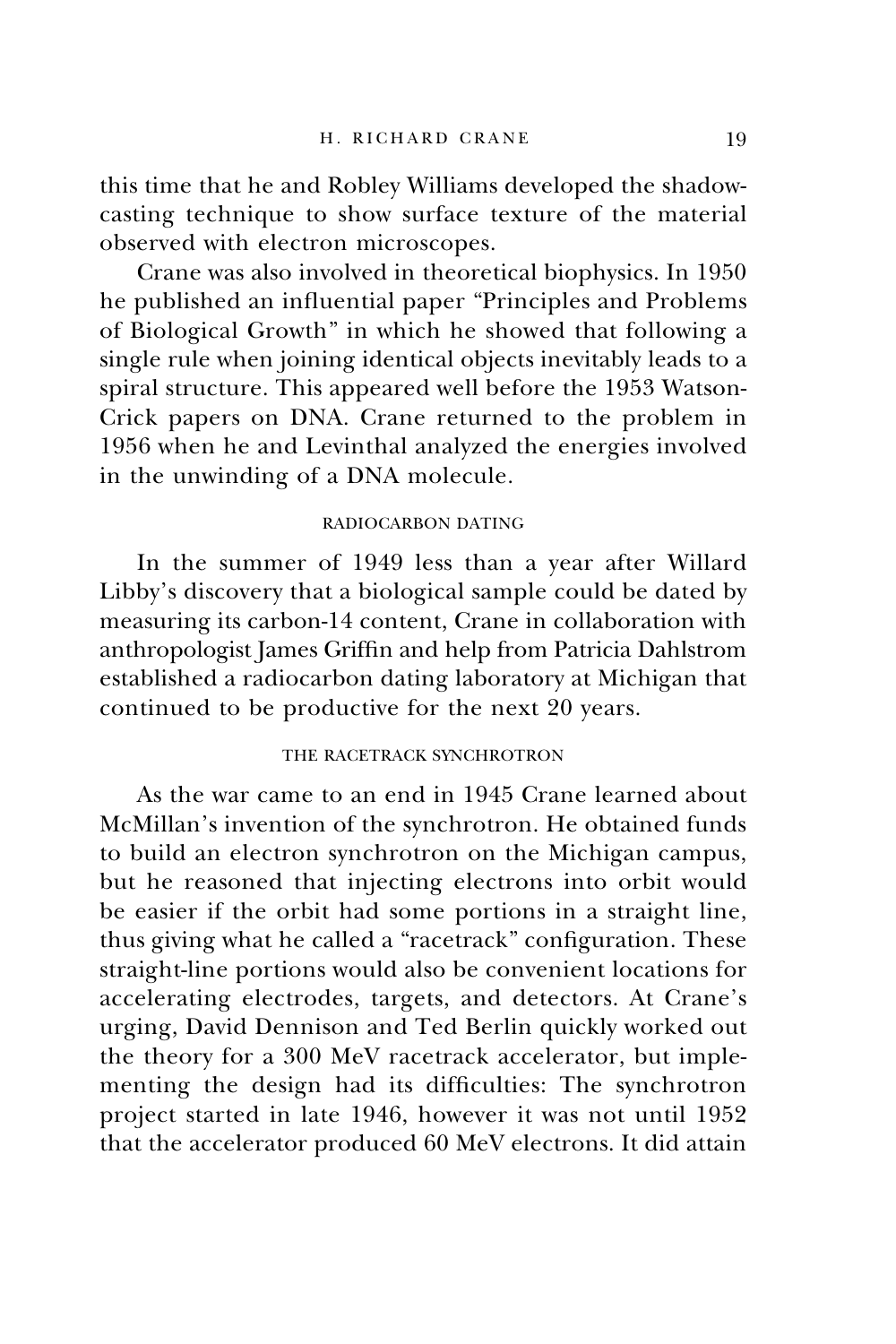100 MeV in 1954, but by that time it was no longer competitive with accelerators operating elsewhere.

That most synchrotrons, including the most energetic proton synchrotrons of today, utilize the racetrack concept confirms the significance of Crane's innovation. But Crane himself remarked, in retrospect, that the Michigan synchrotron should have been built either much smaller to provide more quickly a proof of principle that could guide the construction of other accelerators; or it should have been built on a much larger scale to provide electrons at energies high enough to provide truly interesting information.

In contrast to the postwar big-science approach used by the builders of competing accelerators at other universities, Crane had followed the pre-war pattern in which a senior faculty member recruited a few younger colleagues and graduate students along with a couple of technicians to design, engineer, build, test, and finally operate the accelerator. But the Michigan graduate students were also taking classes and the technicians were asked to be jacks-of-all-trades. Moreover, Crane, Robert Pidd, and the junior faculty members had teaching loads as well as distractions from other research and administrative tasks during the entire time of the synchrotron effort. Crane was writing his review on neutrinos, developing his theory of spiral structure in biological molecules, doing radiocarbon dating, and overseeing the upgrade of the Michigan cyclotron. And in 1953, midway in the synchrotron project, came the dramatic results from Crane's experiment on the gyromagnetic ratio of the free electron, an experiment that drew international attention with its success, this in stark contrast to the racetrack synchrotron that was being outpaced by electron accelerators located elsewhere.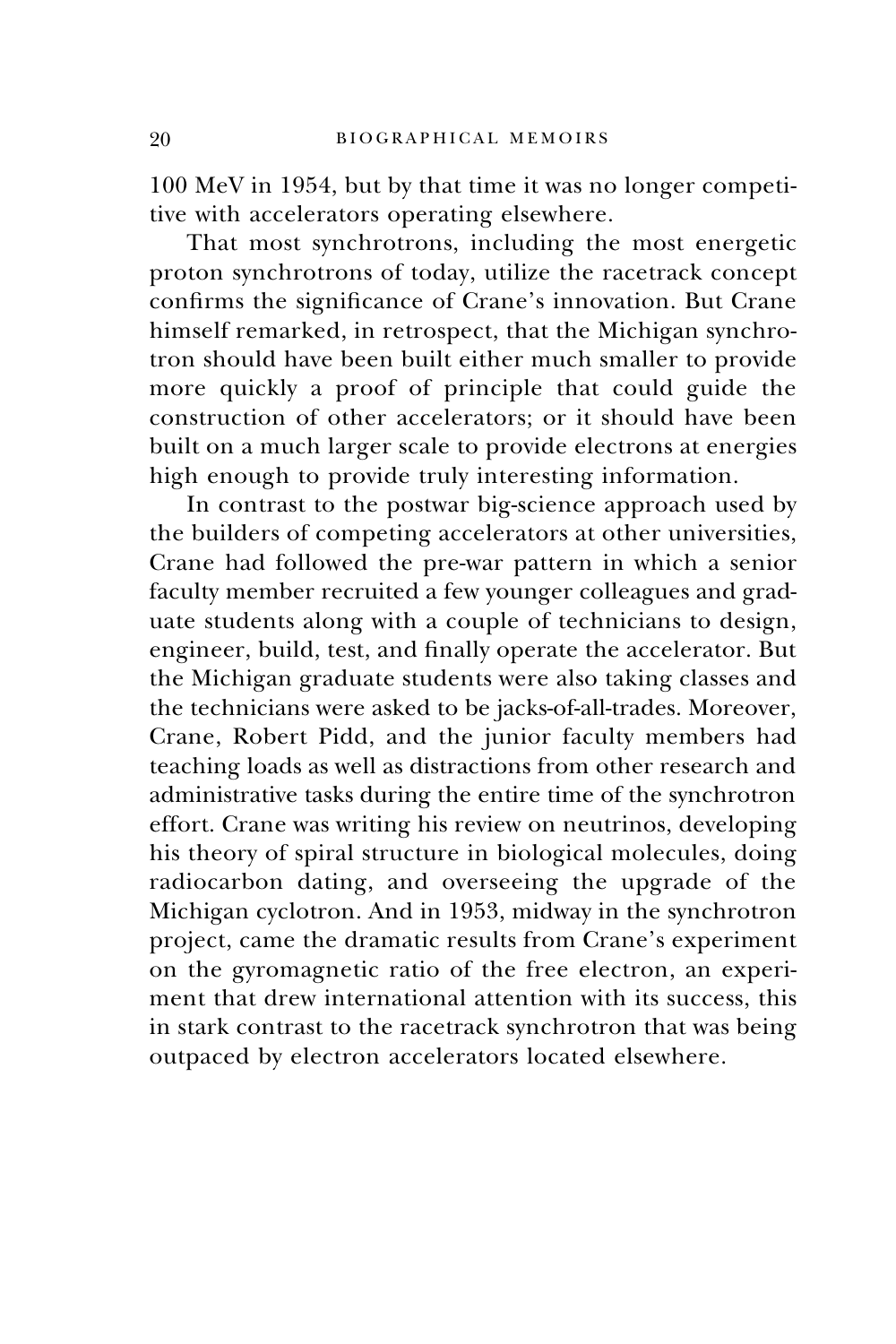### H. RICHARD CRANE 91

# MIDWEST UNIVERSITIES RESEARCH ASSOCIATION

By 1953 the United States had built two multi-GeV particle accelerators, the Cosmotron at Brookhaven National Laboratory on Long Island and the Bevatron at the University of California at Berkeley. Physicists in the Midwest felt that they were being overlooked. In response to this perceived neglect several dozen concerned physicists gathered in April 1953 at the University of Chicago. The group included Enrico Fermi, Ernest Courant, and Robert Wilson; from Michigan were Dick Crane and two of his junior faculty colleagues, Lawrence Jones and Kent Terwilliger. This meeting was the first in a series that led to the formation of the Midwest Universities Research Association (MURA) and to the design of an innovative multi-GeV accelerator. Some of these innovations were tested on a 400 keV cyclic electron accelerator built during 1956 in Ann Arbor by Jones, Terwilliger, and Crane.

Crane served as vice president of MURA in1956-1957 and as president from 1957 until 1960, a term during which he had the difficult task of overseeing a change in the laboratory directorship. MURA had been a vigorous and creative group whose members made many fundamental contributions to accelerator science, but its major proposals did not receive funding. In 1967 the University of Wisconsin took over the MURA laboratory and converted it to a successful synchrotron radiation facility. Eventually the Midwest did get its accelerators in the Argonne Zero Gradient Synchrotron and later the Fermilab Tevatron. It is arguable that the MURA effort was an essential precursor to the success of those machines

### g-2 OF THE FREE ELECTRON

From atomic spectra it was clear that bound electrons have magnetic moments associated with their spin angular momentum. In the early days, however, there was some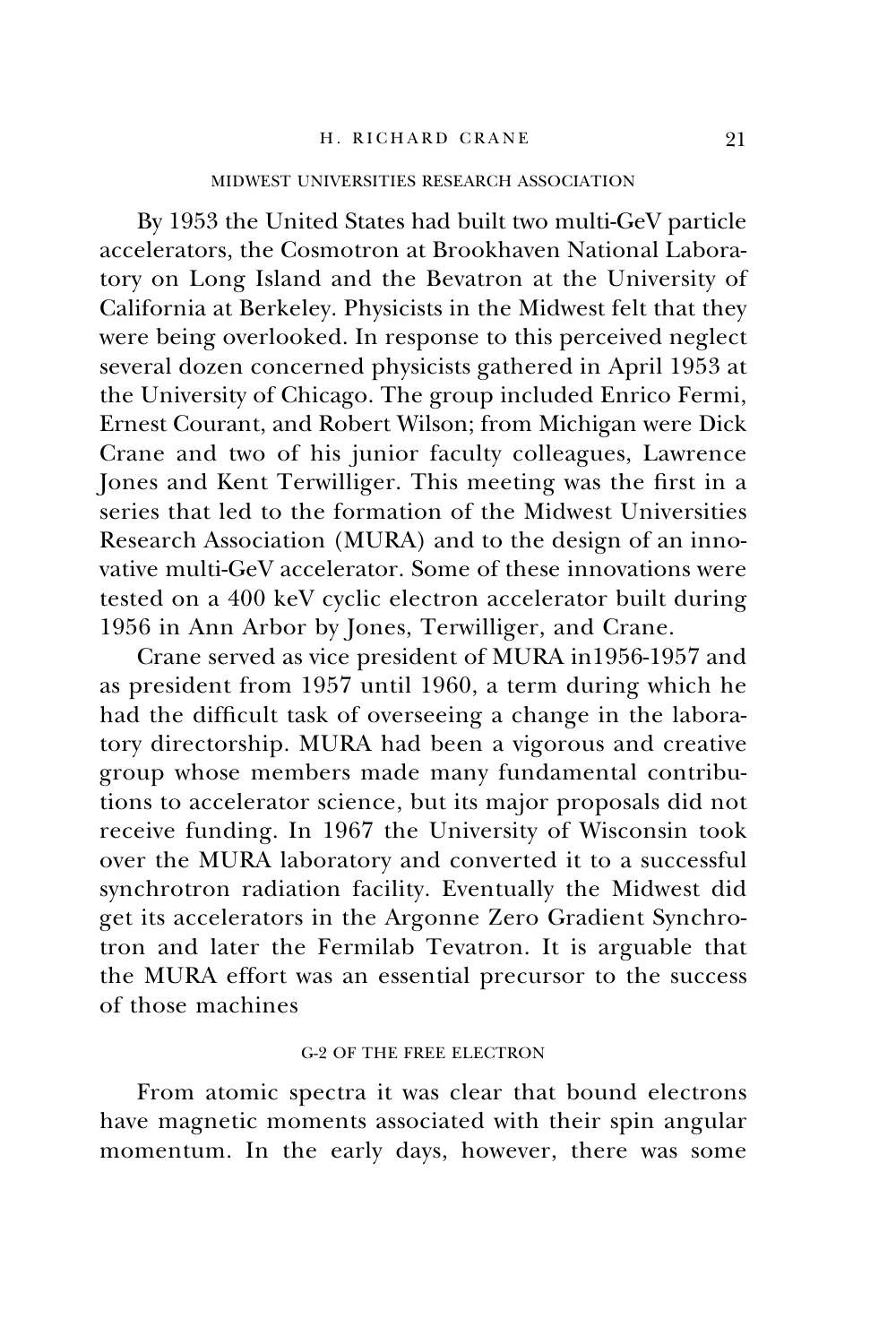suggestion that free electrons might behave differently. In 1926 Bohr argued, on the basis of the uncertainty principle, that a Stern-Gerlach experiment could not usefully discriminate between electron spin states, and some had interpreted his argument to mean that the spin of the free electron was unobservable.

On the other hand, it was well known that electromagnetic radiation could be polarized by scattering and that the polarization could be detected with a second scattering. In 1929 Mott predicted that a similar polarization dependence would be seen when electrons scattered from heavy nuclei. Over the years 1929-1939 several investigators undertook double scattering experiments to look for electron polarization. They found qualitative support for Mott's predictions, but the results were not crisp.

Meanwhile evidence was accumulating for an anomaly in the g-factor of bound electrons. Dirac theory predicts g = 2 exactly, but high-resolution optical spectroscopy done during 1937-1940 suggested that this was not quite right. Then the atomic beam spectroscopy of 1947-1950 showed that bound electrons had a magnetic moment about 0.1 percent higher than predicted by Dirac theory. Some thought that free electrons might not possess the same anomalous magnetic moment.

# THE MICHIGAN G-2 EXPERIMENT

In 1951 the Michigan synchrotron was being assembled. Before the rest of the accelerator was ready, its 600 KeV electron injector was operational. Crane suggested to William Louisell, an advanced graduate student in need of a thesis problem, that he and Pidd use the injector for a double scattering experiment to test the Mott theory. Electrons were to be conveyed from the first to the second scatterer through a long tube around which a coil was wrapped to provide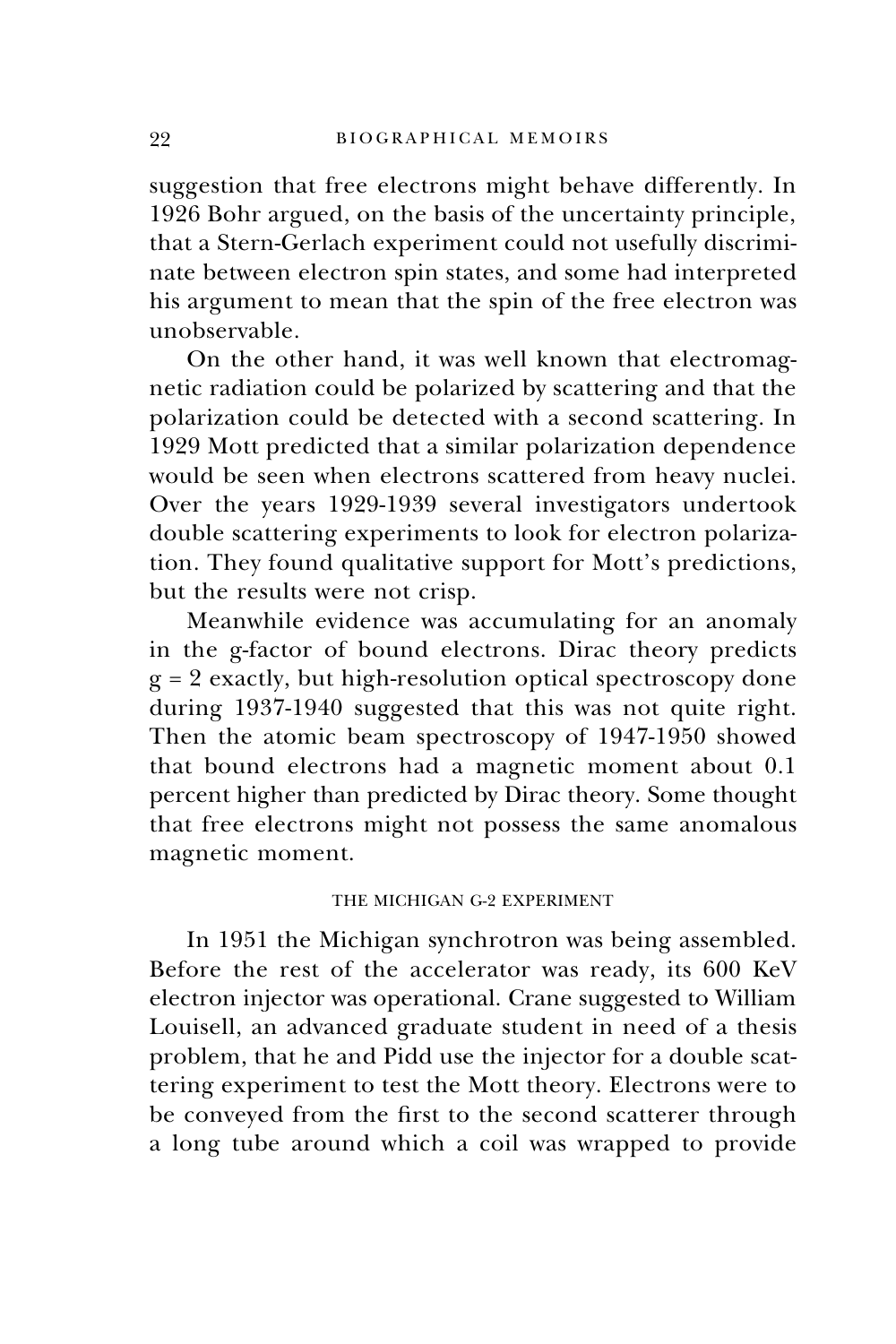a guiding magnetic field. The electrons would undergo a spiraling motion as they went through the tube; the spins would also precess in that field. Crane reasoned that if g were exactly 2 then the spin precession rate would match the orbit frequency and the detected polarization would be independent of the number of orbits made during the electron's trip between polarizer and analyzer. But he also recognized that the spin direction would undergo about one rotation for every thousand orbits if g-2 for the free electron were different from zero in the amount suggested by the atomic beam experiments. He discussed this design with George Uhlenbeck and Ken Case, both of whom expressed their doubts about the feasibility of the experiment and quoted the Bohr objection. But Crane, who realized that such doubts were equivalent to doubts that free and bound electrons were the same, was convinced that his scheme would work and went ahead, explaining later that "there was no reason to be flagged off by the theorists."

Louisell, Crane, and Pidd were able to make the spins precess in a manner consistent with  $g = 2.00 \pm 0.01$ . Although this proof-of-principle experiment did not yield a value for the anomaly, it drew much attention when the results were presented at the 1953 Washington meeting of the American Physical Society.

Since the difference between the spin precession rate and the orbit frequency of an electron in a magnetic field is proportional to g-2, the value of g-2 can be precisely measured by observing the difference over a long enough time. To this purpose Schupp, Pidd, and Crane modified the magnetic field to function as a magnetic bottle that could store the electrons for a controlled time between their first and second scattering.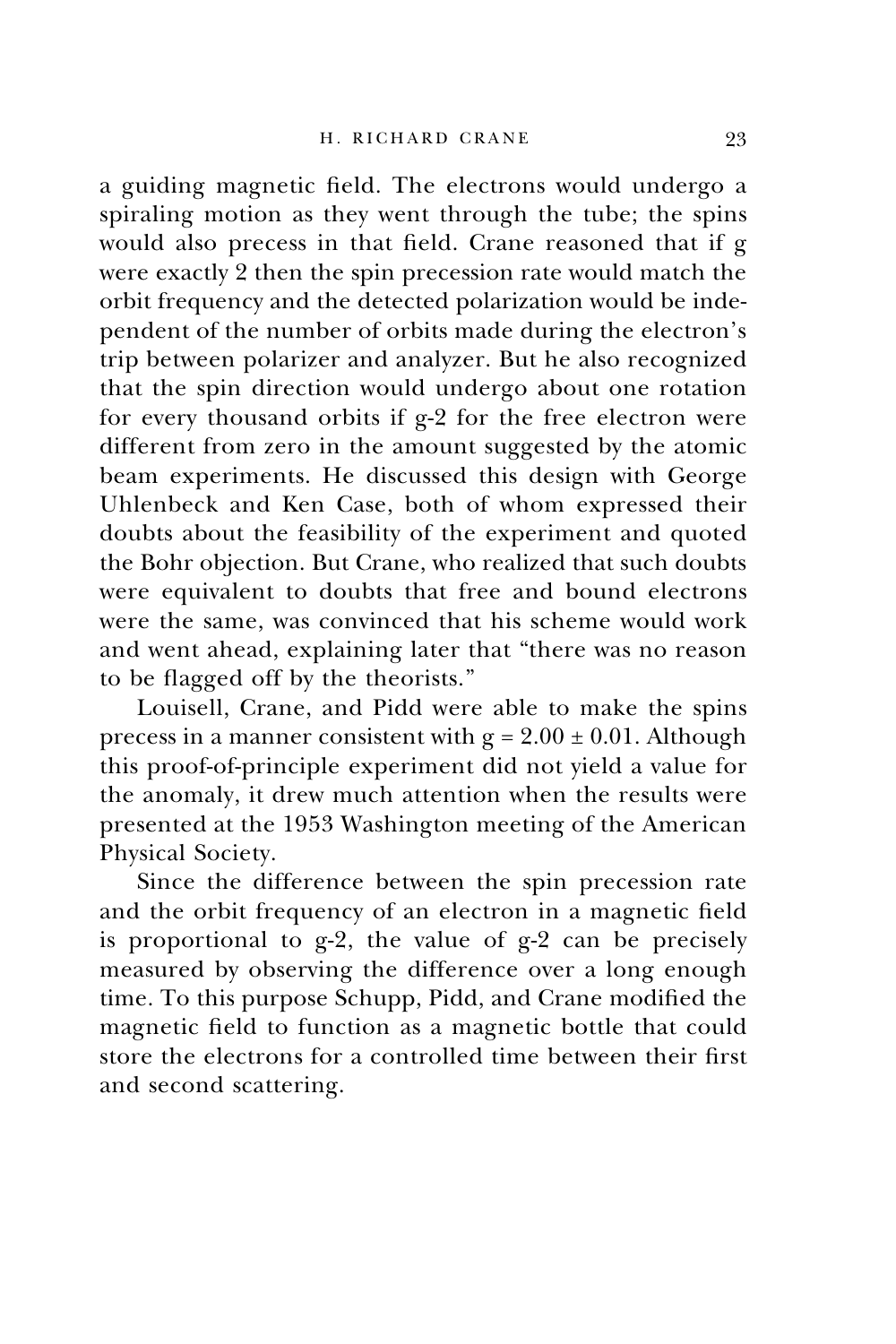

In January 1957 while the g-2 experiment was still in progress, the news broke that parity was not conserved in the weak interactions, and it became of interest to have a limit on the electric dipole moment of the electron. Nelson, Schupp, Pidd, and Crane used the g-factor apparatus to set a limit of  $3 \times 10^{-15}$  e-cm on the dipole moment, improving the then-existing limit by a factor of 100.

By 1961 Schupp, Pidd, and Crane reported a g-2 value with an uncertainty of 0.2 percent, not quite precise enough to make challenging comparisons with values obtained by bound state electron measurements. The Michigan researchers had already seen the way to build an apparatus that would yield much more accurate results. This third-generation g-2 experiment was started in 1957 by David Wilkinson (1935- 2002) who had just enrolled in the Michigan Ph.D. program after having worked as an undergraduate research assistant to Crane for two years in the building of an electron accelerator for MURA. Wilkinson's modus operandi resembled Crane's at Caltech: that of an unusually capable, solo graduate student doing both the physics and the engineering of a large, complicated experiment under the guidance of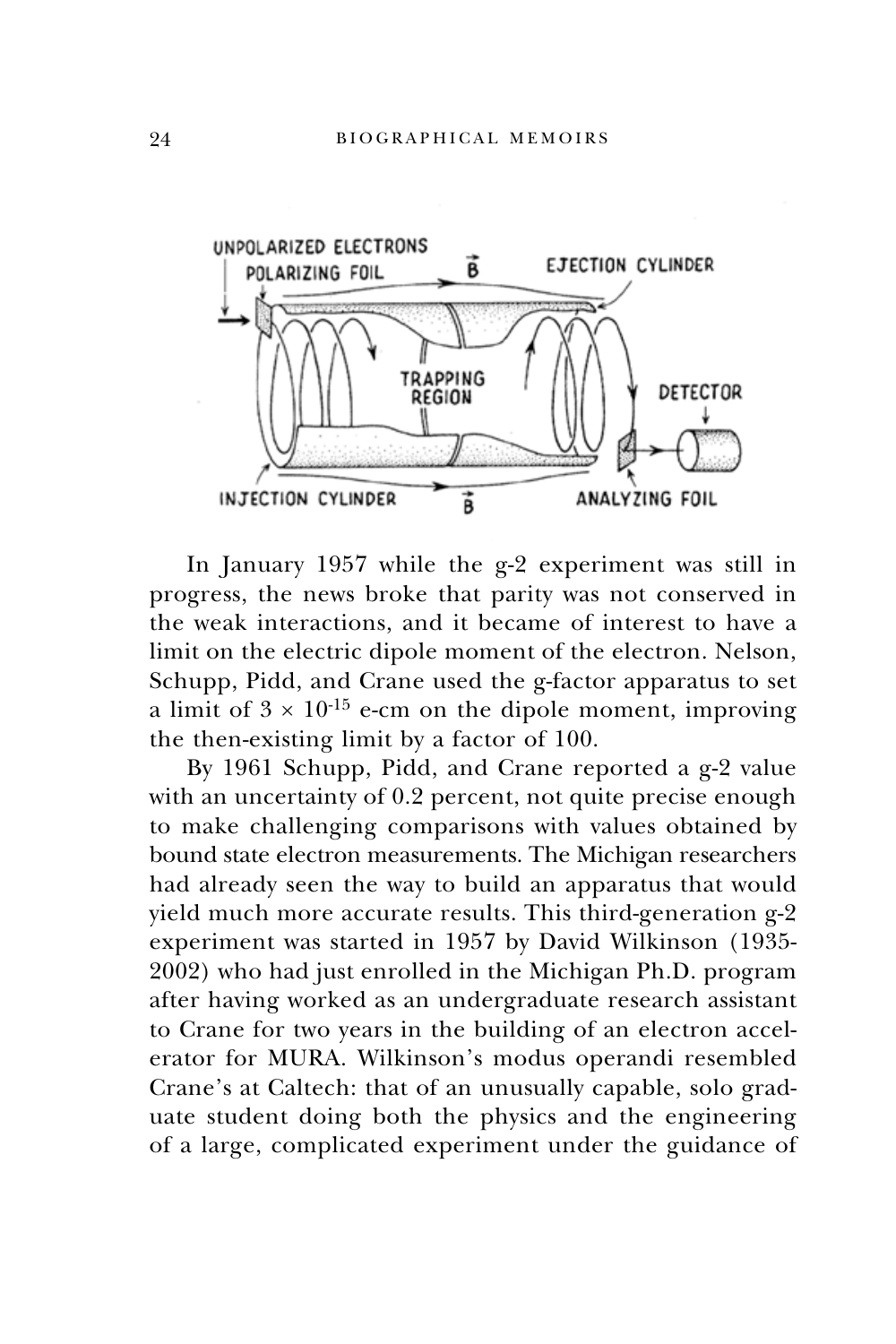a supportive adviser. Wilkinson achieved a thousandfold reduction in the uncertainty for g-2. His appeared to be the definitive precession experiment on the electron. In 1963 he went to Princeton where he had an extraordinary career in experimental astrophysics and cosmology. The Wilkinson Microwave Anisotropy Probe satellite is named after him.

In 1961 Crane once again attracted a bright, ambitious graduate student: Arthur Rich (1937-1990) had come to Michigan with a master's degree from Columbia University. After completing his Ph.D. thesis with a g-2 measurement for the positron, Rich was appointed as an assistant professor, this occurring just as Crane was assuming the chair of the physics department. Rich became the de facto leader of the g-factor group and soon started two ambitious projects: one with John Gilleland (a second-generation g-2 measurement on the positron) and another with John Wesley (a fourth-generation high-field g-2 experiment on the electron motivated by Rich's reinterpretation of Wilkinson's data). Rich and his students, in collaboration with G. W. Ford and Valentine Telegdi, also showed how the basic g-2 method could be enhanced by adding a radiofrequency field to manipulate the spin while the electron was in the trap.

In the early 1970s it had become clear that the Michigan precession experiments had reached their practical limit and that resonance experiments had better prospects, so Rich and Wesley wrapped up the Michigan g-2 effort by writing a comprehensive general review of lepton g-factor studies.

Throughout Crane's career his primary goal had been to explore fundamental physical phenomena by conducting experiments; untested theoretical objections never deterred him. Many of his successes stemmed from his unusual ability to combine intuition and visual reasoning with formal calculation. Some of the intuitions that served him so well for so long in earlier times seemed less useful when, in the dozen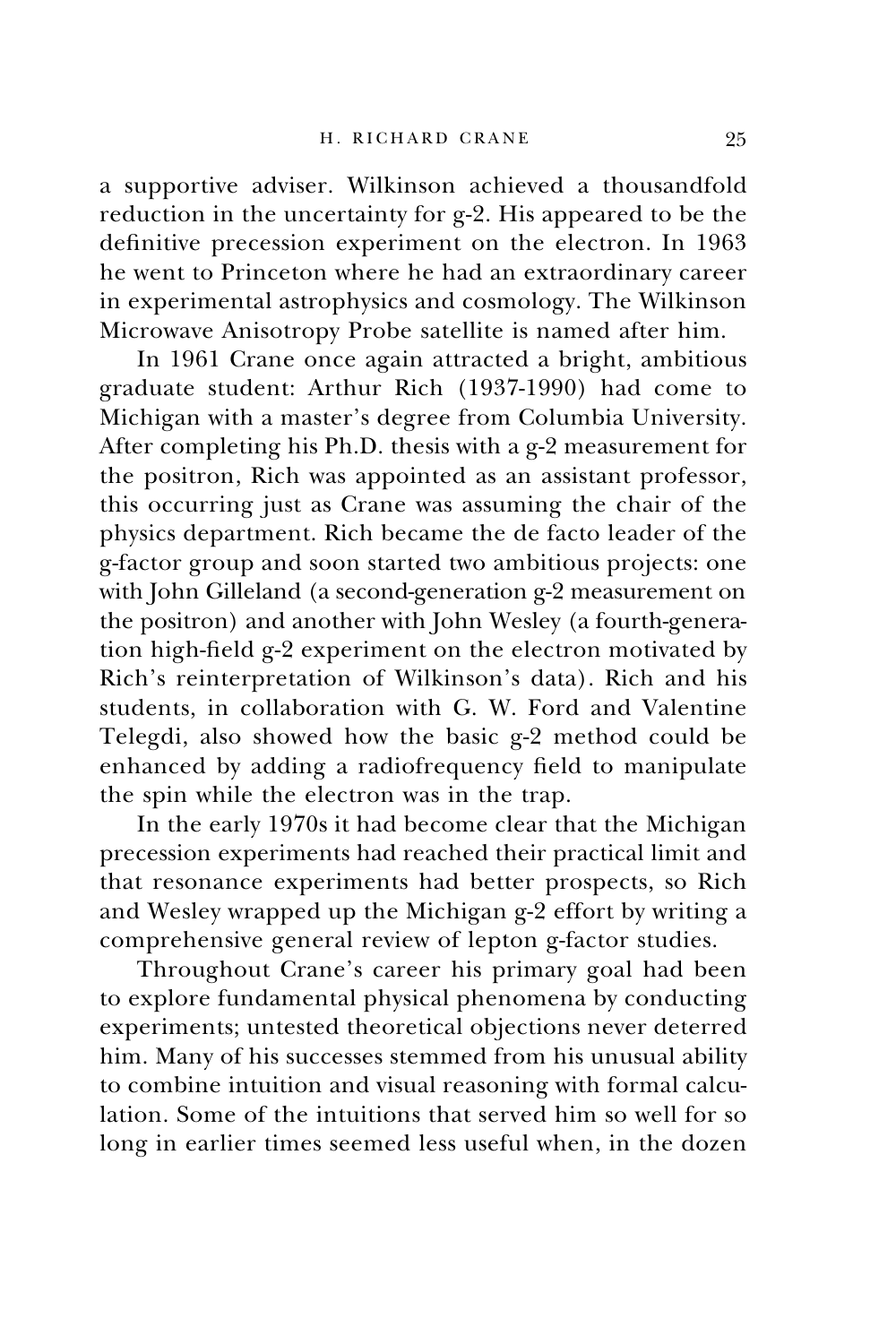years following its initial success, the g-2 experiment required for its interpretation ever more of the subtle, less intuitive aspects of quantum electrodynamics. Already in the late 1950s Crane began to change the emphasis of his work to include more administration and more effort in science education, changes made easier at first because David Wilkinson, and then Arthur Rich, were so capable in g-2 research.



# g-minus 2

To celebrate the pioneering studies of the free electron's magnetism by H. R. Crane and his students at the University of Michigan 1950-1960 Bronze and Stainless steel 84"x42"x42" Jens Zorn 2004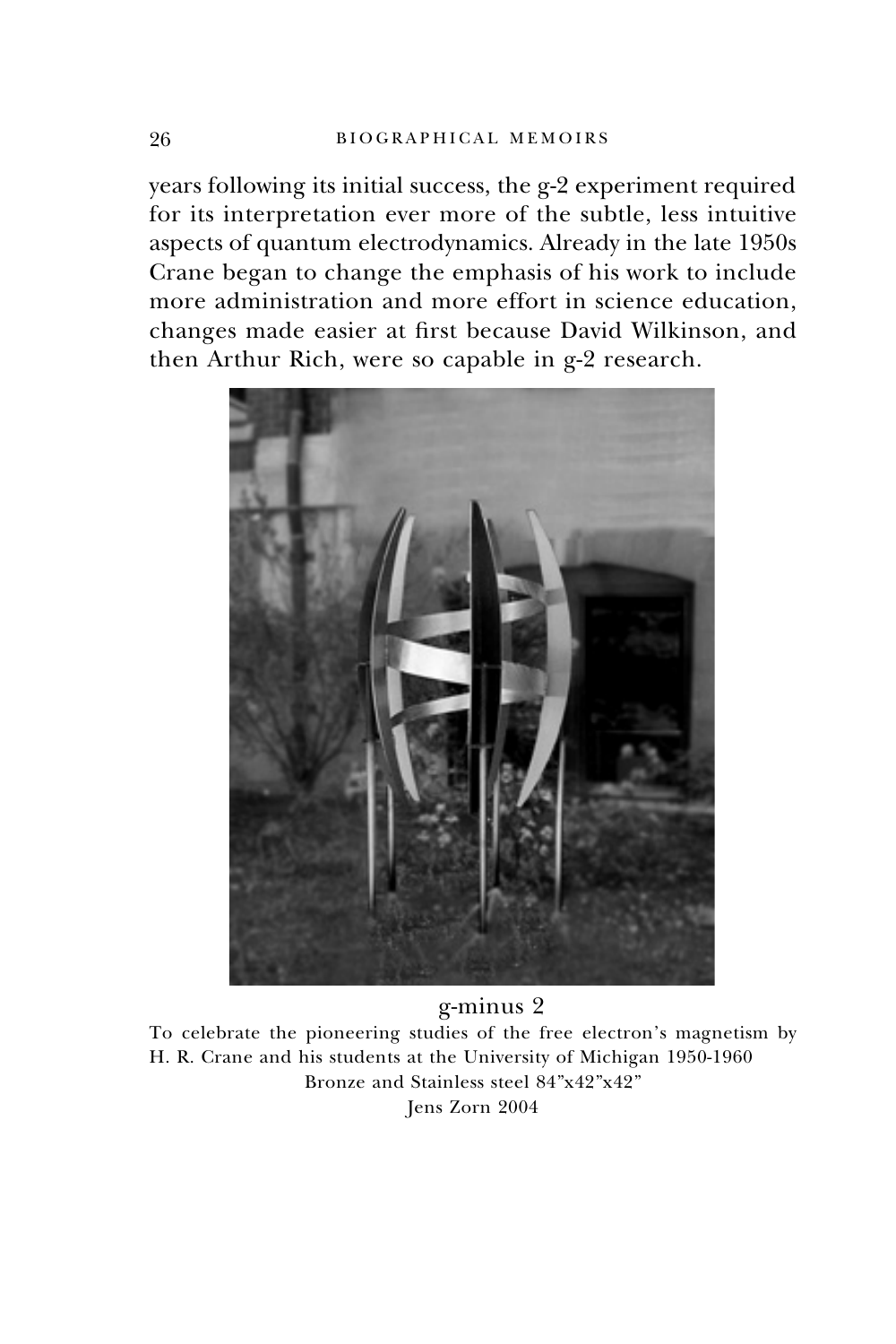### H. RICHARD CRANE 97

# TRANSITION TO LEADERSHIP

Crane, widely recognized for his research, began to accept formal appointments to leadership positions in the late 1950s. His activities at Midwest Universities Research Association have already been mentioned. In 1962 he was recruited by the Commission on College Physics, and he served as its president from 1967 until 1970. The American Association of Physics Teachers chose him as vice president in 1964 and as president for 1965-1966. He was the chair of the Michigan Physics Department from 1965 until 1972. Having been a member of the American Institute of Physics (AIP) Board of Governors since 1964, Crane was persuaded in 1971 to serve as chair, a post that he held for four years.

These were not simple times. From World War II through the early 1960s, science, especially physics, had been ascendant; the main tasks of leadership were to manage opportunity and to organize growth. Not so in the late 1960s. Political and social stresses, many attributable to the Vietnam War, had altered the climate. The scope of projects supported by the National Aeronautics and Space Administration had narrowed. In 1969 Congress mandated that the Department of Defense should support only mission-related research. The drop in basic research funding substantially shocked the physics research community. Employment for physicists, particularly newly graduated Ph.D.s, became a serious problem as university investments in physics abated and industrial and government laboratories became more cautious about supporting exploratory research. Crane, speaking from his AIP leadership position, urged physicists to explore opportunities beyond their traditional boundaries. He helped bring the American Association of Physicists in Medicine into the AIP's fold of member societies.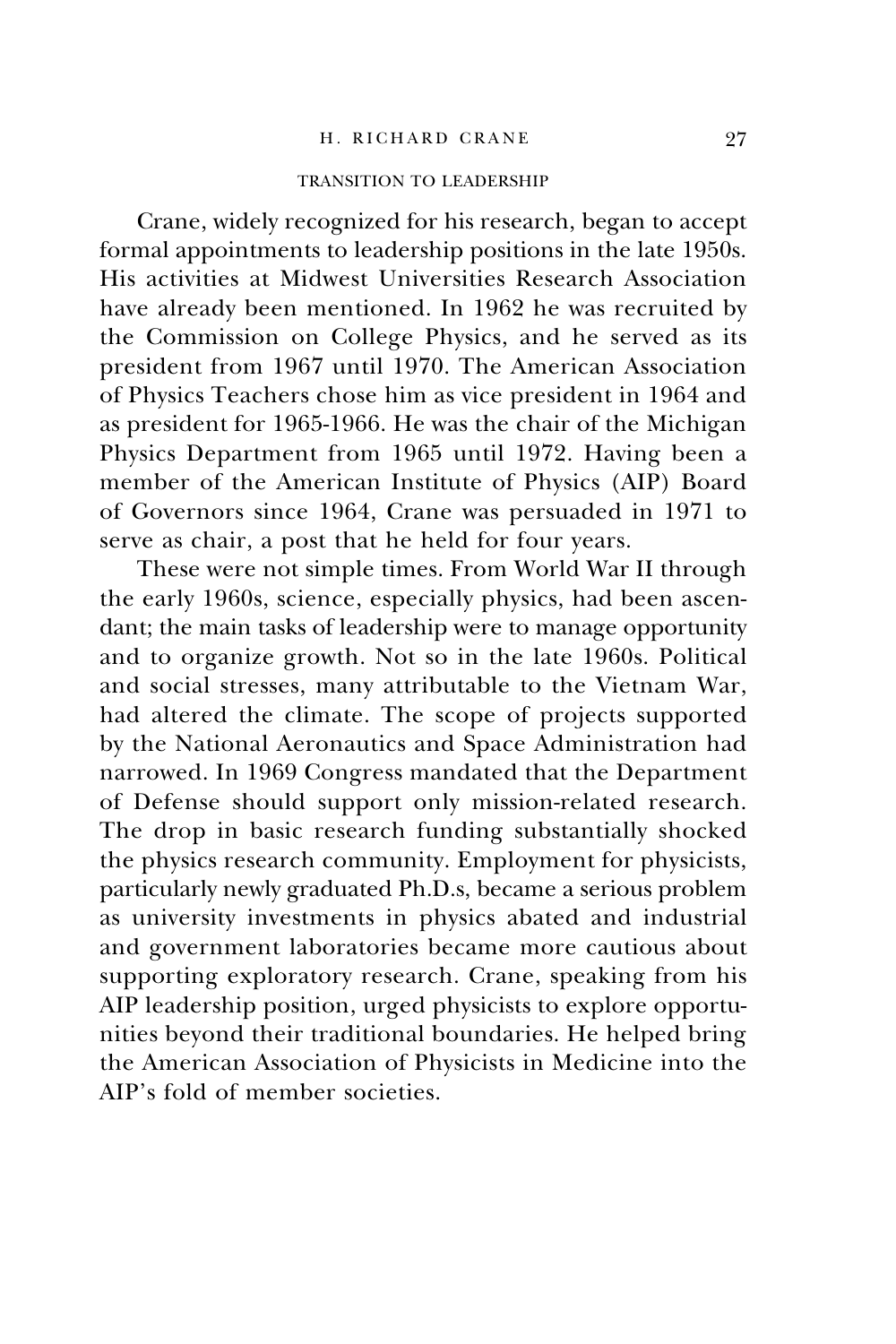# LEADERSHIP IN TEACHING

In 1957 the Physical Science Study Committee (PSSC) began its effort to improve physics education in high schools, and its success led to the formation of the Commission on College Physics (CCP) under the leadership of Walter Michels of Bryn Mawr College. Michels, who had been Crane's instructor in an undergrad lab at Caltech, asked Crane to organize two conferences on the teaching for undergraduates majoring in physics and engineering. Those conferences, held in Ann Arbor in May and November 1962, were quite successful. The resultant expansion of the CCP led to its move in 1964 from the confines of a few rooms at Bryn Mawr to almost an entire floor of a new physics building at Michigan. This move was negotiated just as Crane was elected vice president of the American Association of Physics Teachers and just before he became chair of the Michigan physics department.

Initially the focus had been on teaching for science majors, so Crane had addressed himself to improving the range and depth of problems given for homework and in examinations. As time went on, the CCP paid more attention to the needs of the many students who take physics as a prerequisite to professional careers. Crane called these students "the captives" and he devoted much effort to developing course materials, programmed learning modules, and laboratory equipment for them. He knew that scientists were not going to run the world, but he was firm in believing that those who run the world should understand science.

# LATER RESEARCH ON GEOMAGNETISM AND ON PENDULUMS

In the early 1970s, even though awash in administrative responsibility and in teaching-related efforts, Crane found time to return to his long-standing interest in the sources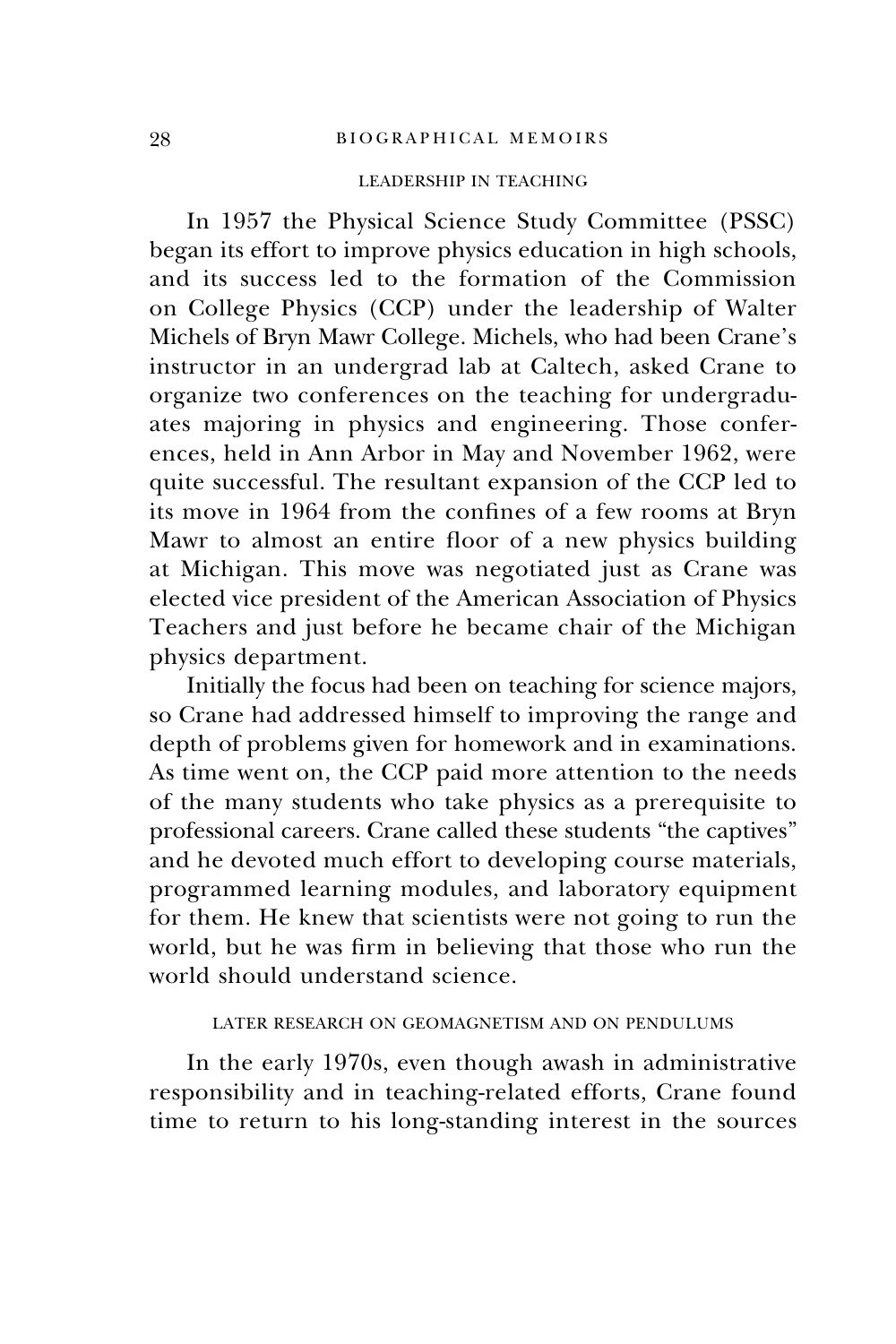and variations in the earth's magnetic field. He did several bench-top experiments in which the orientation of a magnetic dipole was varied with respect to the axis of rotation of a conducting, nonmagnetic enclosure that could be rotated. He measured the transverse and axial components of the field outside the enclosure and found that rotations of the enclosure tended to suppress the transverse components of the observed field. Moreover, he found that the axial component of the observed field would show sudden reversals whenever the internal dipole's orientation passed the equator. He showed that a reasonable scaling of this model could apply to the polarity reversals of the earth's magnetic field, a phenomenon that occurs randomly on a timescale of 10,000 years or so, and a phenomenon that we still do not understand.

Several years thereafter he published three widely cited papers on the design and construction of Foucault pendulums, some as short as 70 cm.

# BEYOND RETIREMENT: PUBLIC EDUCATION

Having reached the statutory age, Crane retired in 1977 and decided to devote his energy to a broader range of science education. A significant factor in this choice was his wife, Florence, who had long been involved with public affairs at city and state levels. (Her concerns about women in Michigan's criminal justice system led to important reforms, and one of the state's correctional facilities is named in her honor.) Dick directed his efforts toward several groups: K-12 schoolchildren, community college students, and the general public. Remarkably, he sustained those efforts on both local and national levels for another 25 years.

In 1977 Crane's friend Cynthia Yao began the work that established the Ann Arbor Hands-On Museum of Science.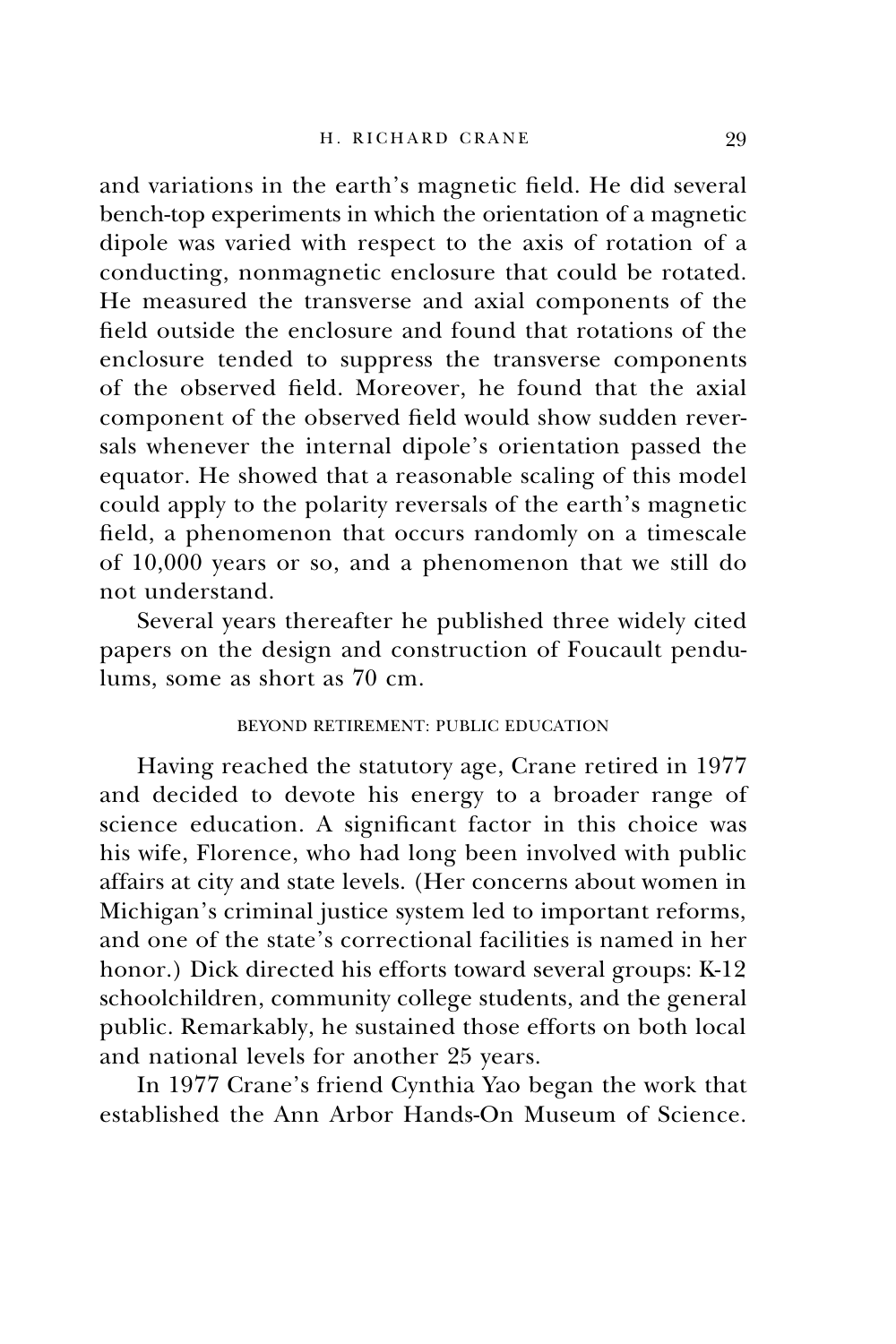Crane was a leading figure in the team of volunteers who designed and built the exhibits and provided continuing support over many years.

In 1983 Crane began writing a regular column for the American Association of Physics Teacher's journal *The Physics Teacher* in which he explained the physics and engineering of everyday objects and devices. He wrote regularly until 1996 when 78 of his columns were collected in *How Things Work*, a book notable for its friendly yet sophisticated descriptions of pre-digital technology.

Dick and Florence had a special admiration for community colleges and the special role they play in providing hands-on, practical training. They recognized that donations to those colleges have unusual leverage in helping a large, often underserved portion of the local population. Accordingly, the Cranes generously underwrote scholarships and endowed a physical sciences activity fund at the Washtenaw Community College. The college recognized these contributions by naming a new arts and sciences building in their honor.

# HONORS AND RECOGNITIONS

The University of Michigan recognized Crane's achievements by naming him to the George P. Williams University Professorship in 1966, the same year that he was elected to membership in the National Academy of Sciences. The American Physical society selected him for the Davisson-Germer Prize in 1967, and Caltech awarded him their Distinguished Alumni Medal in 1968. He became a fellow in the American Academy of Arts and Sciences in 1971. The American Association of Physics Teachers recognized his contributions to teaching by honoring him in 1977 with its Oersted Medal, and a decade later with the Melba Newell Phillips Award for creative leadership of the AAPT.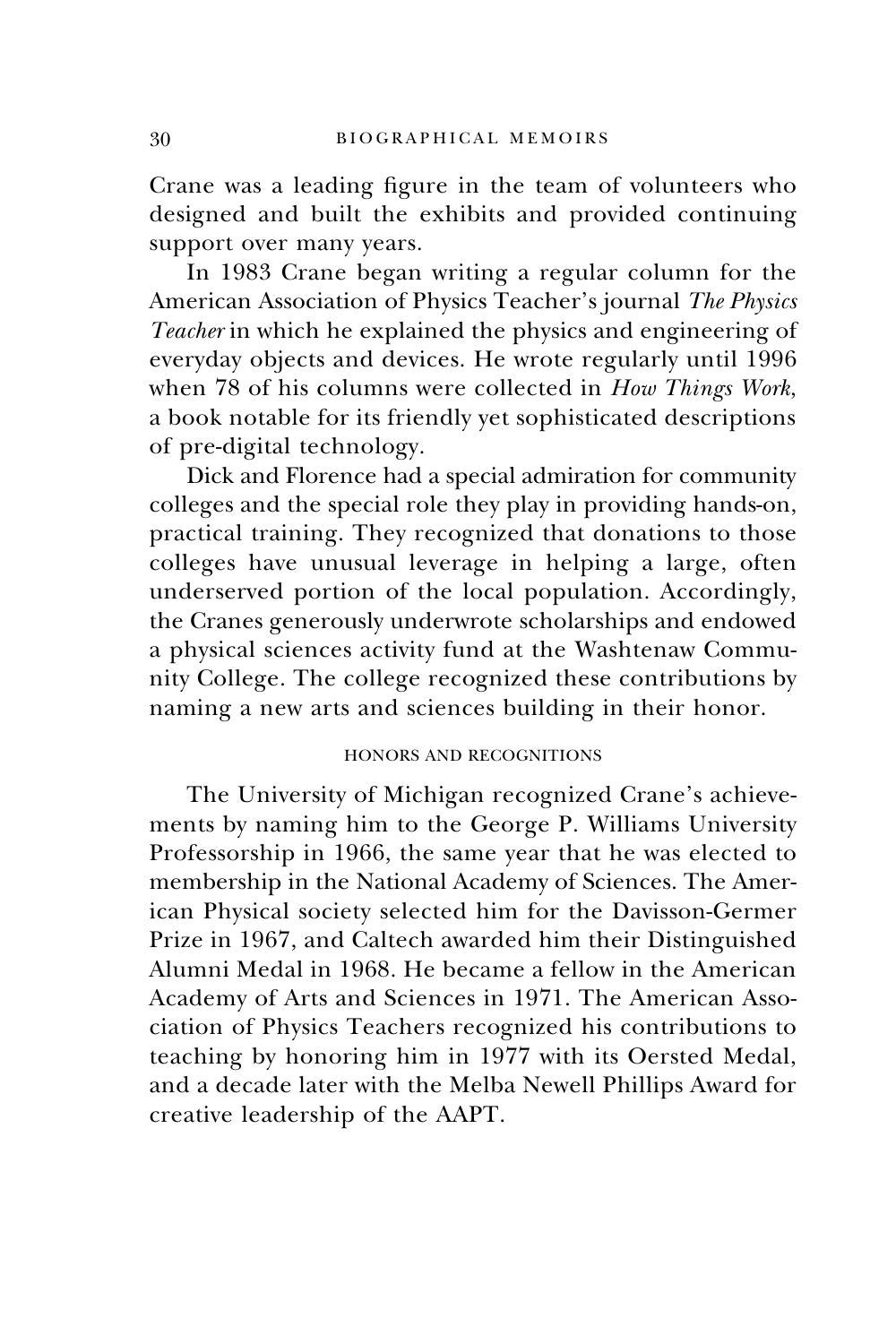In 1986 President Ronald Reagan awarded Crane the National Medal of Science.

# THE LAST YEARS

His university celebrated Crane's 90th birthday with a symposium at which Abraham Pais, Norman Ramsey, David Wilkinson, Andrew Sessler, and Samuel Krimm spoke about Crane's wide range of contributions to physics. A less formal gathering marked his 95th birthday, an occasion for the first display of a sculpture celebrating the g-2 experiment that is now installed on the grounds of the Randall Physics Laboratory.

After his retirement, Dick and Florence continued to live in the house at 830 Avon Road that the architect Robert Metcalf built for them in 1953. Dick stayed on there for a short time after Florence's death in 1993, but as his need for care increased, he moved to the home of his daughter, Carol, and her husband, Fred Kitchens, on Cavanaugh Lake, about 20 miles from Ann Arbor. There he spent the remaining three years of his life, receiving visitors to whom he often expressed his sense of privilege in having lived with so much engagement in an exciting century of physical discovery.

Horace Richard Crane died on April 19, 2007, in Chelsea, Michigan, just months short of his 100th birthday.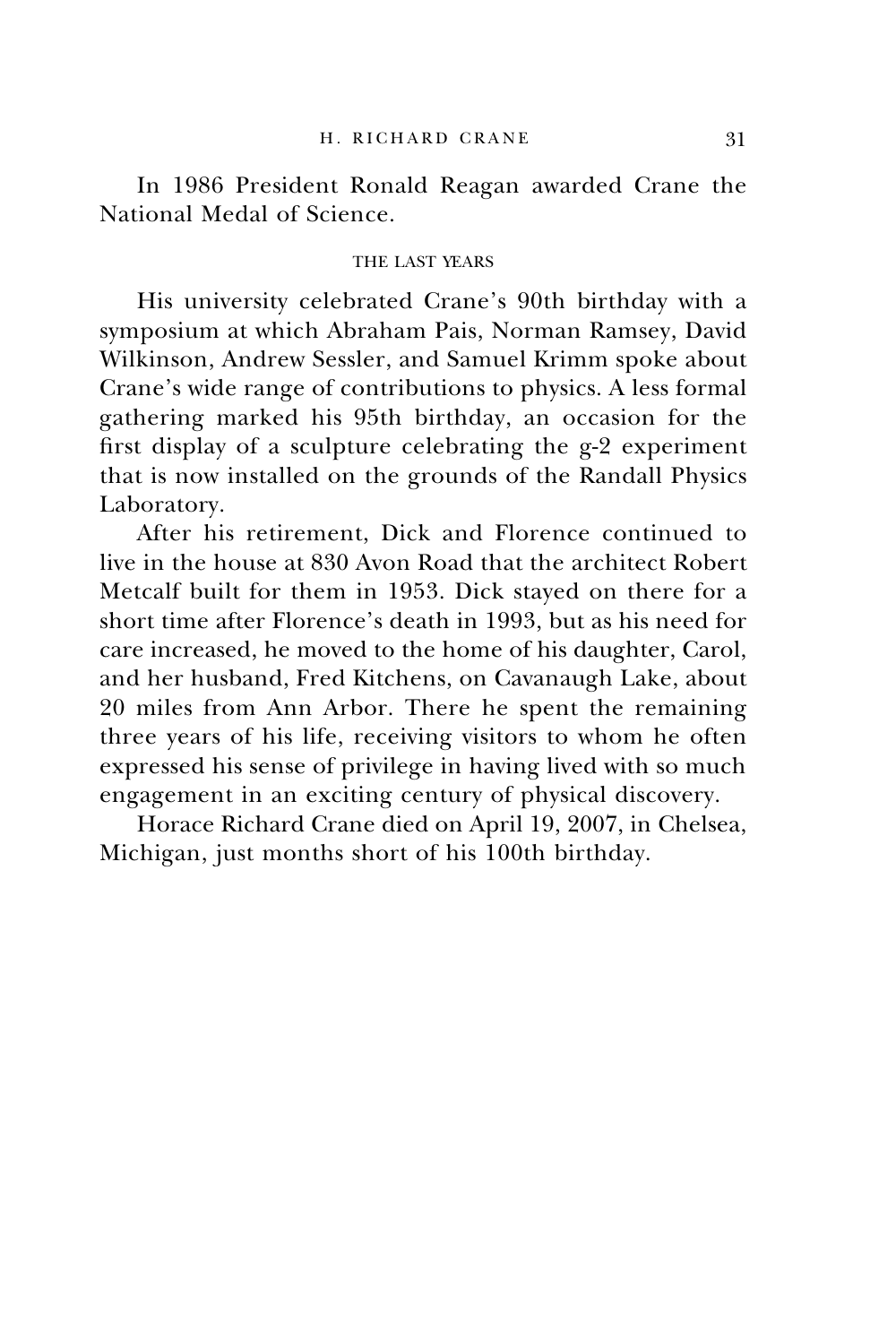I acknowledge help from Carol Crane Kitchens and the Crane family, the writings of Charles Holbrow, the assistance from the Bentley Historic Library of the University of Michigan, and the editorial help from Paul Martin and George Trilling. I am indebted to Charles Weiner, Roger Stuewer and Charles Atchley for their contributions to the Oral History Collection at the American Institute of Physics, and to Ralph Baldwin's histories of the proximity fuse.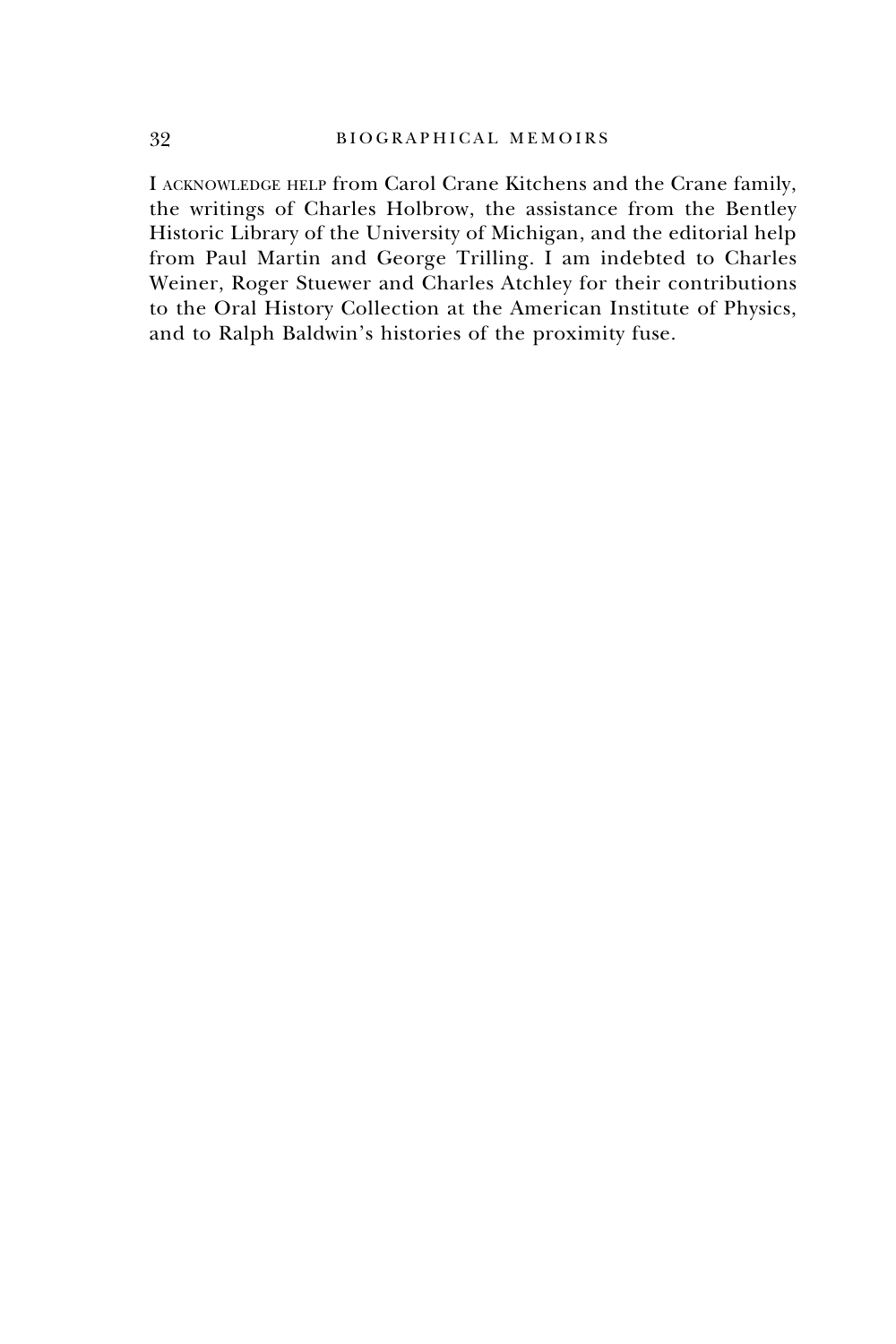# SELECTED BIBLIOGRAPHY

#### 1933

With C. C. Lauritsen and A. Soltan. Artificial production of neutrons. *Phys. Rev.* 44:514.

# 1934

- With C. C. Lauritsen and W. W. Harper. Artificial production of radioactive substances. *Science* 79:234.
- With C. C. Lauritsen. Radioactivity from carbon and barium oxide bombarded by deuterons, and the conversion of positrons into radiation. *Phys. Rev.* 45:430-432.
- With C. C. Lauritsen. Evidence for an excited state in the alpha particle. *Phys. Rev.* 46:537-538.

#### 1936

With E. R. Gaerttner and J. J. Turin. A cloud chamber study of the Compton effect. *Phys. Rev.* 50:302-308.

### 1937

High potential apparatus for nuclear disintegration experiments. *Phys. Rev.* 52:11-17.

#### 1938

- With A. J. Ruhlig. Evidence for a particle of intermediate mass. *Phys. Rev.* 53:266.
- With J. Halpern. New experimental evidence for the existence of a neutrino. *Phys. Rev.* 53:789-794.

#### 1939

With J. Halpern. Further experiments on the recoil of the nucleus in beta-decay. *Phys. Rev.* 56:232-237.

### 1946

The racetrack: A proposed modification of the synchrotron. *Phys. Rev.* 69:542.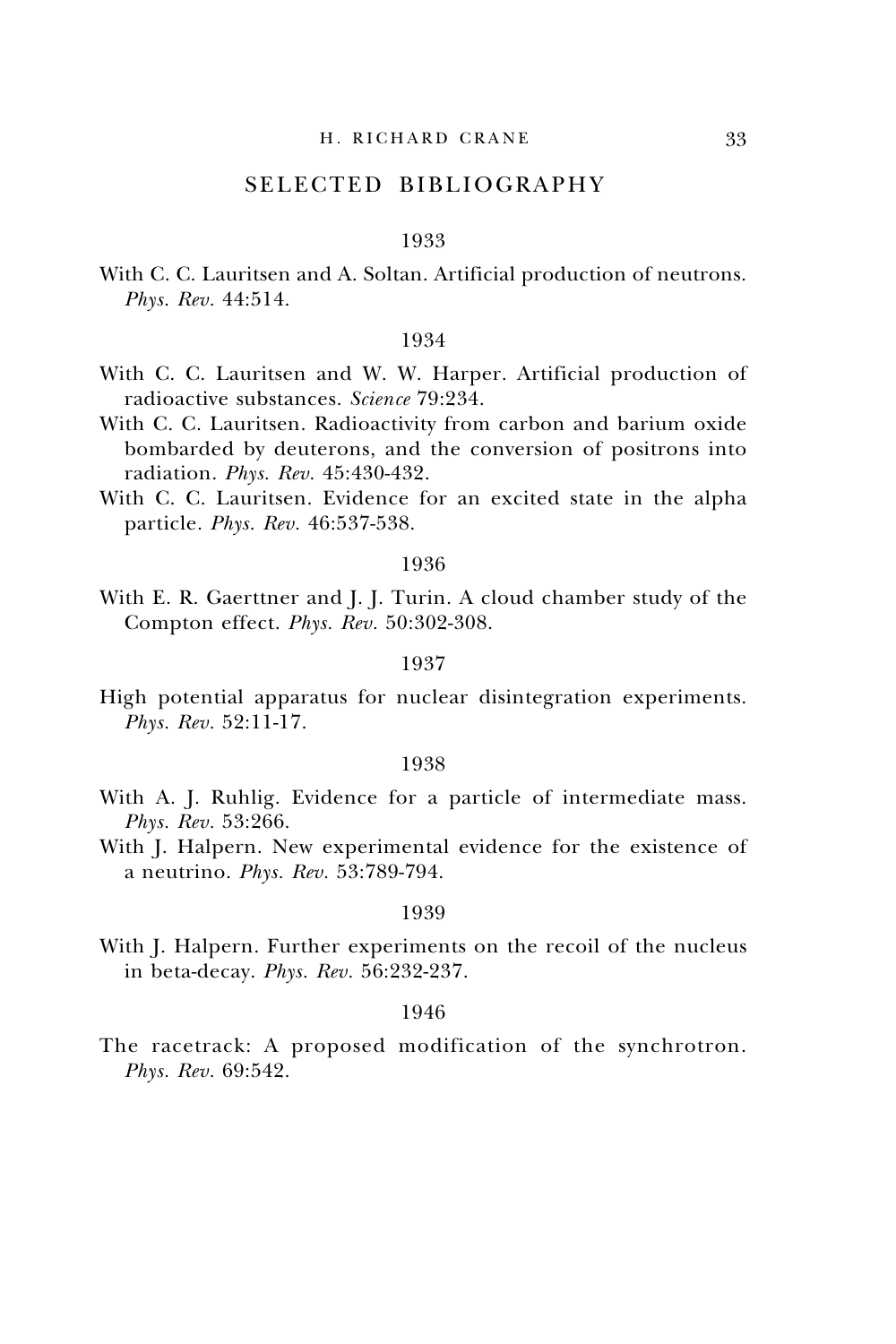#### 1948

The energy and momentum relations in beta decay and the search for the neutrino. *Rev. Mod. Phys.* 20:278-295.

#### 1950

Principles and problems of biological growth. *Sci. Mon.* 52:376-389.

### 1954

With W. H. Louisell and R. W. Pidd. An experimental measurement of the gyromagnetic ratio of the free electron. *Phys. Rev.* 94:7-16.

#### 1956

University of Michigan radiocarbon dates. *Science* 124:664.

- With C. Levinthal. On the unwinding of DNA. *Proc. Natl. Acad. Sci. U. S. A.* 42:436-438.
- With D. W. Kerst, F. T. Cole, L. W. Jones, L. J. Laslett, T. Ohkawa, A. M. Sessler, K. R. Symon, K. M. Terwilliger, and Nils Vogt Nilsena. The attainment of very high energy by means of intersecting beams of particles. *Phys. Rev.* 102:590-591.

#### 1957

With E. W. McDaniel. Measurement of mobilities of negative ions in gases. *Rev. Sci. Instrum.* 28:684-689.

#### 1963

With D. T. Wilkinson. Precision measure of the g-factor of the free electron. *Phys. Rev.* 130:852-863.

### 1964

Remedial programs. *Am. J. Phys.* 32:465-473.

#### 1966

- With A. Rich. Direct measurement of the g-factor of the free positron. *Phys. Rev. Lett.* 17:271-275.
- Experiments in teaching captives. *Am. J. Phys.* 34:799-807.

#### 1968

Students do not think physics is relevant. What can we do about it? *Am. J. Phys.* 36:1137-1143.